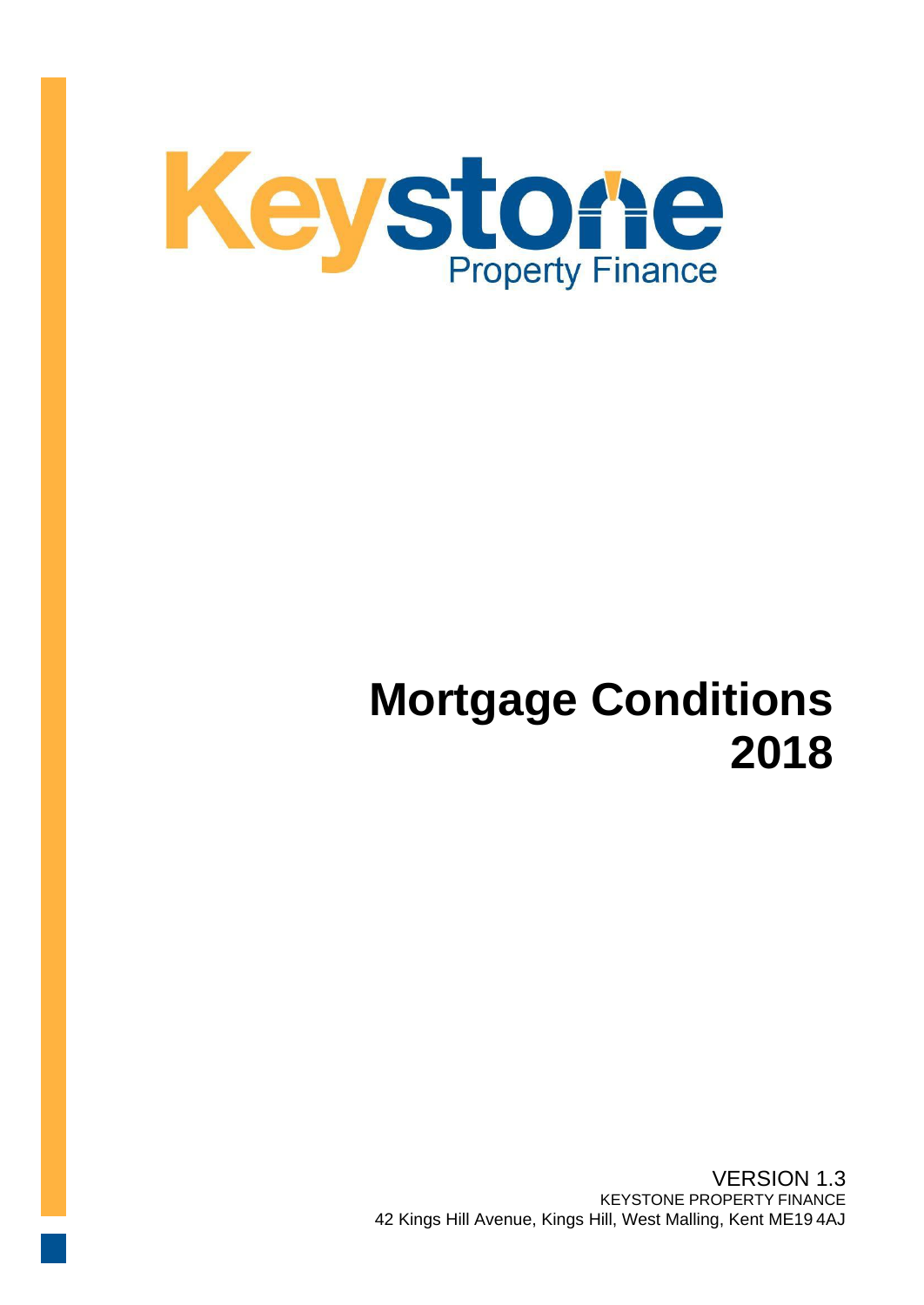# **Keystone Property Finance Limited**

Mortgage Conditions 2018

# **Contents**

| <b>Section</b><br><b>Interpretation</b> | <b>Definitions</b>                      | and |    |
|-----------------------------------------|-----------------------------------------|-----|----|
| 1.<br>2.                                | Definitions<br>Interpretation           |     | 2  |
|                                         | Section 2 - The Offer                   |     |    |
| 1.                                      | The Offer                               |     | 7  |
| 2.                                      | The Mortgage                            |     | 8  |
| 3                                       | Repayment of interest only loan         |     | 8  |
| 4.                                      | Arranging insurance for the<br>property |     | 8  |
| 5.                                      | Occupation of the Property              |     | 9  |
| 6.                                      | Valuation                               |     | 9  |
| 7.                                      | Properties built or converted in        |     |    |
|                                         | the last 10 years                       |     | 9  |
| 8.                                      | <b>Fees and Costs</b>                   |     | 10 |
| 9.                                      | Source of Funds                         |     | 10 |
| 10.                                     | <b>Right of Withdrawal</b>              |     | 10 |
| 11.                                     | Delay                                   |     | 10 |
| 12.                                     | Indemnity                               |     | 10 |
| 13.                                     | The Entire Agreement                    |     | 11 |
| 14.                                     | <b>Additional Borrowing</b>             |     | 11 |

# **Section 3 – Loan Conditions**

| $\mathbf 1$ .  | Repayment of the loan                               | 11 |
|----------------|-----------------------------------------------------|----|
| 2.             | Interest                                            | 11 |
| 3.             | Changes to Libor linked rate                        | 11 |
| 4.             | Changes to standard variable rate                   | 13 |
| 5.             | Changes to Bank of England<br>base rate linked rate | 13 |
| 6.             | Monthly payments                                    | 14 |
| 7 <sub>1</sub> | Changes to the monthly payment                      | 14 |
| 8.             | Early payment                                       | 15 |
| 9.             | Application of payments                             | 15 |
|                |                                                     |    |

| 10. | Expenses                       | 15 |
|-----|--------------------------------|----|
| 11. | Buy to let terms               | 16 |
| 12. | Requirements for tenancy terms | 16 |
| 13. | Tenants                        | 16 |
|     |                                |    |

# **Section 4 – Insurance**

|    | Buildings insurance      |    |
|----|--------------------------|----|
| 2. | Insurance arranged by us | 17 |
| 3  | Proceeds and claims      | 18 |

## **Section 5 – The Mortgage**

| $\mathbf 1$ . | What is secured                                    | 18       |
|---------------|----------------------------------------------------|----------|
| 2.            | Covenants                                          | 18       |
| 3.            | Events on which the amount<br>owed becomes payable | 19       |
| $\mathbf{4}$  | Appointment of receivers                           | 21       |
| 5.            | Guarantors                                         | 22       |
| 6.            | Management companies                               | 22<br>22 |
| 7             | Power of attorney                                  |          |

# **Section 6 – General**

| $\mathbf 1$ .  | Our power to transfer          | 23 |
|----------------|--------------------------------|----|
| 2.             | Notices and contact details    | 23 |
| 3.             | <b>Mistakes</b>                | 23 |
| $\mathbf{4}$ . | Forbearance and separate terms | 24 |
| 5.             | Personal data                  | 24 |
| 6.             | Law and Jurisdiction           | 24 |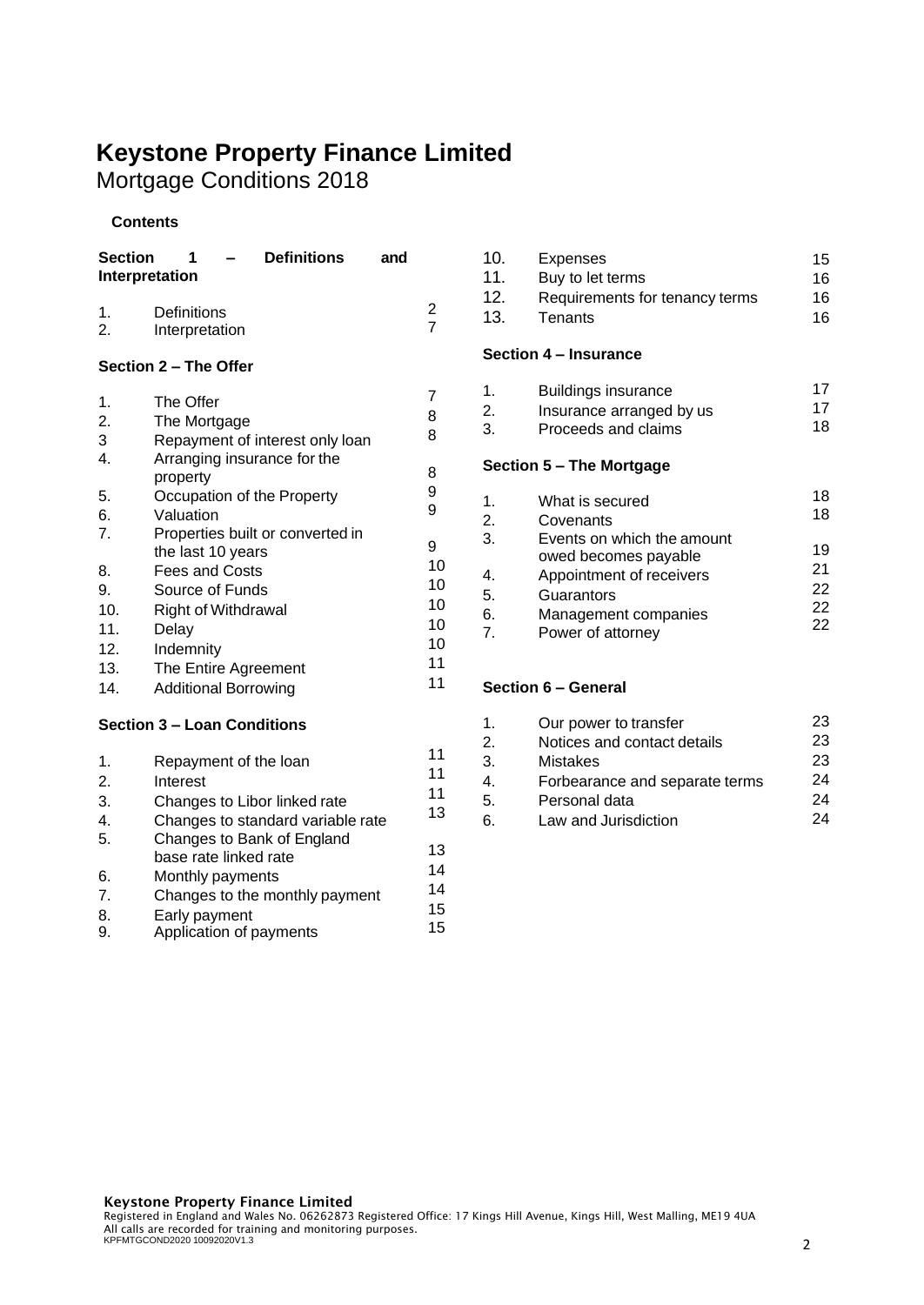## **Section 1 – Definitions and Interpretation**

#### 1. Definitions

- 1.1 We are Keystone Property Finance Limited. References to "we", "our" or "us" in these **mortgage conditions** include our successors and certain other persons including:
	- (a) any **transferee**;
	- (b) anyone who is entitled to exercise our rights because of an amalgamation or take over;
	- (c) anyone who is entitled to exercise our rights because of a reorganisation of ourgroup; and
	- (d) any other person who is for the time being entitled by law to the benefit of the **loan** or the **mortgage**.
- 1.2 References to "you", "your" or "yourself" in these **mortgage conditions** are to each and every person named as the Borrower in the **mortgage deed** or, where the context allows, as guarantor in the Guarantee, and their respective successors. If there is more than one of you, each of you is responsible, jointly and individually, for the full **amount owed**.
- 1.3 Certain words and phrases used in these **mortgage conditions** have been given the special meanings which we set out below. The words and phrases defined below are printed in bold in these **mortgage conditions** for ease of reference.

| "account"                          | The account we keep to record what you owe us under the agreement,<br>and the payments you owe us and make to us under the agreement and<br>any other money we receive to reduce the outstanding balance of the<br>amount owed.                                                                                     |
|------------------------------------|---------------------------------------------------------------------------------------------------------------------------------------------------------------------------------------------------------------------------------------------------------------------------------------------------------------------|
| "additional borrowing"             | Means an extra amount we lend you and which is secured by the<br>mortgage.                                                                                                                                                                                                                                          |
| "additional<br>borrowing<br>offer" | Means an offer from us to lend you an extra amount to be secured by the<br>mortgage.                                                                                                                                                                                                                                |
| "agreement"                        | Means the agreement between you and us for the <b>loan</b> . The agreement<br>includes the offer, mortgage deed, these mortgage conditions, the<br>mortgage application and any other documents containing terms which<br>form part of the contract between you and us under which the loan is made<br>and secured. |
| "amount owed"                      | Means the total of the money which you owe us from time to time<br>including:<br>(a)<br>the <b>loan</b> ; and<br>(b)<br>any unpaid interest, fees and expense                                                                                                                                                       |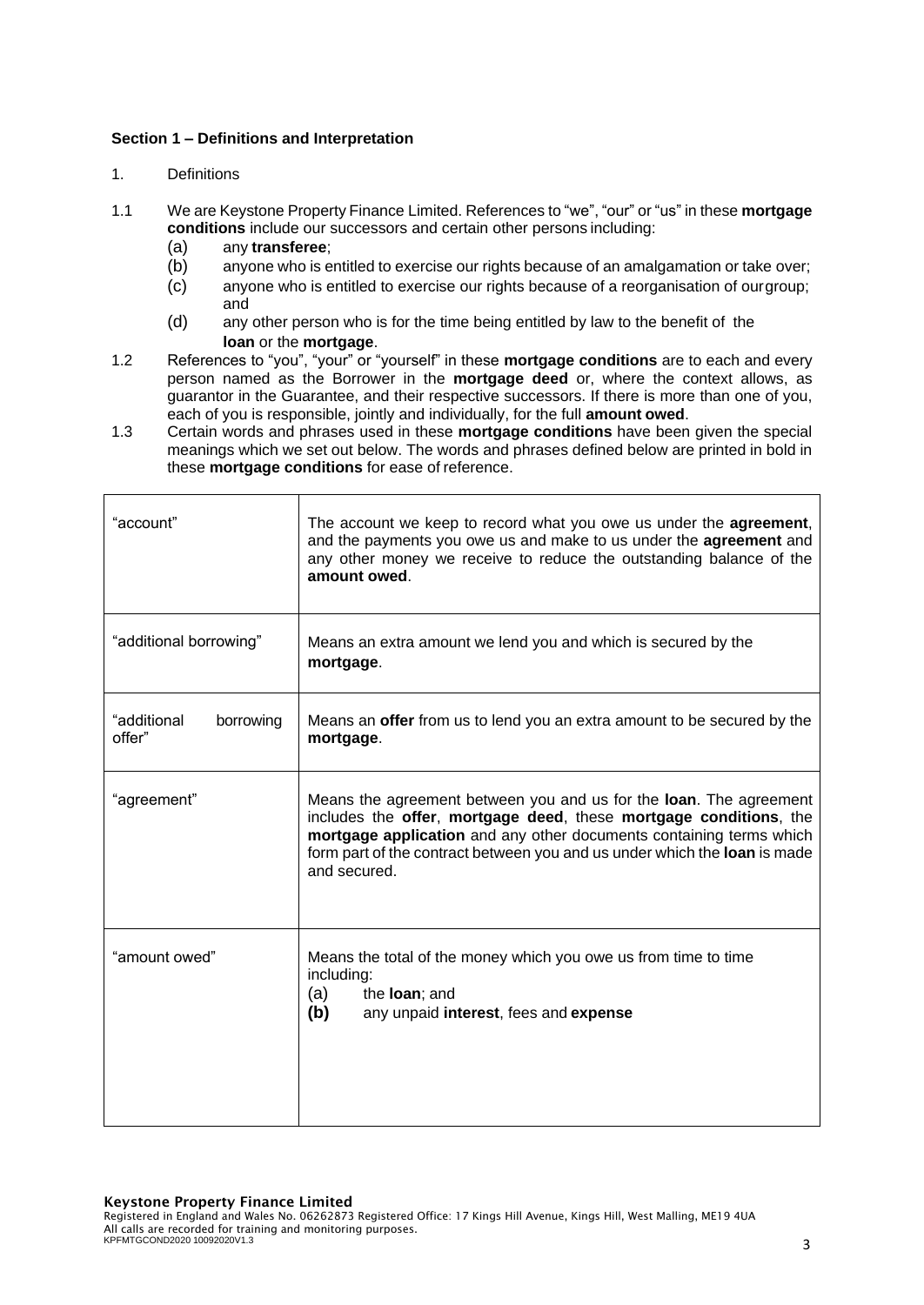| "Bank of England<br>base rate"     | Means the Bank of England's base rate of interest (or any other interest rate set<br>by a UK-based financial base rate institution which we reasonably specify as<br>comparable in the event that the Bank of England base rate should cease to exist<br>or be published) which may vary from time to time.               |
|------------------------------------|---------------------------------------------------------------------------------------------------------------------------------------------------------------------------------------------------------------------------------------------------------------------------------------------------------------------------|
| "business day"                     | Means any day from Monday to Friday (inclusive), except bank and public<br>holidays in England and Wales.                                                                                                                                                                                                                 |
| "completion"<br>and/or "completed" | Means the date on which any loan is sent to you or your or our legal<br>representative by CHAPS transfer.                                                                                                                                                                                                                 |
| "expenses"                         | Means those expenses listed in condition 10 of section 3.                                                                                                                                                                                                                                                                 |
| 'guarantee"                        | Means the document by which a guarantor agrees to discharge your obligations to<br>us under the offer                                                                                                                                                                                                                     |
| "immediate<br>family member"       | Means your spouse, civil partner, parent (including step parents and in-laws),<br>sibling, child, grandparent, or grandchild, aunt or uncle and also includes any<br>person (whether or not of the opposite sex) whose relationship with you has the<br>characteristics of a relationship between spouses.                |
| "Interest"                         | Means the interest we charge on the amount owed or any parts of the amount<br>owed.                                                                                                                                                                                                                                       |
| "interest only loan"               | Means a loan or that part of a loan under which each monthly payment does not<br>include a repayment of the capital part of the amount owed. Instead, that monthly<br>payment includes a payment towards the interest which you must pay on the loan.                                                                     |
| "interest period"                  | Means the period of time prescribed from time to time by us in relation to the<br>calculation of LIBOR and the prevailing interest attributable to the amountowed<br>as provided for in the offer. The interest period runs from your payment day to<br>and including the day prior to the following month's payment day. |
| "interest rate"                    | Means the rate or rates of interest which we charge on the <b>amount owed</b> . The<br>interest rate may change under conditions 3 or 4 of section 3 (as applicable). The<br>interest rate is shown in the offer.                                                                                                         |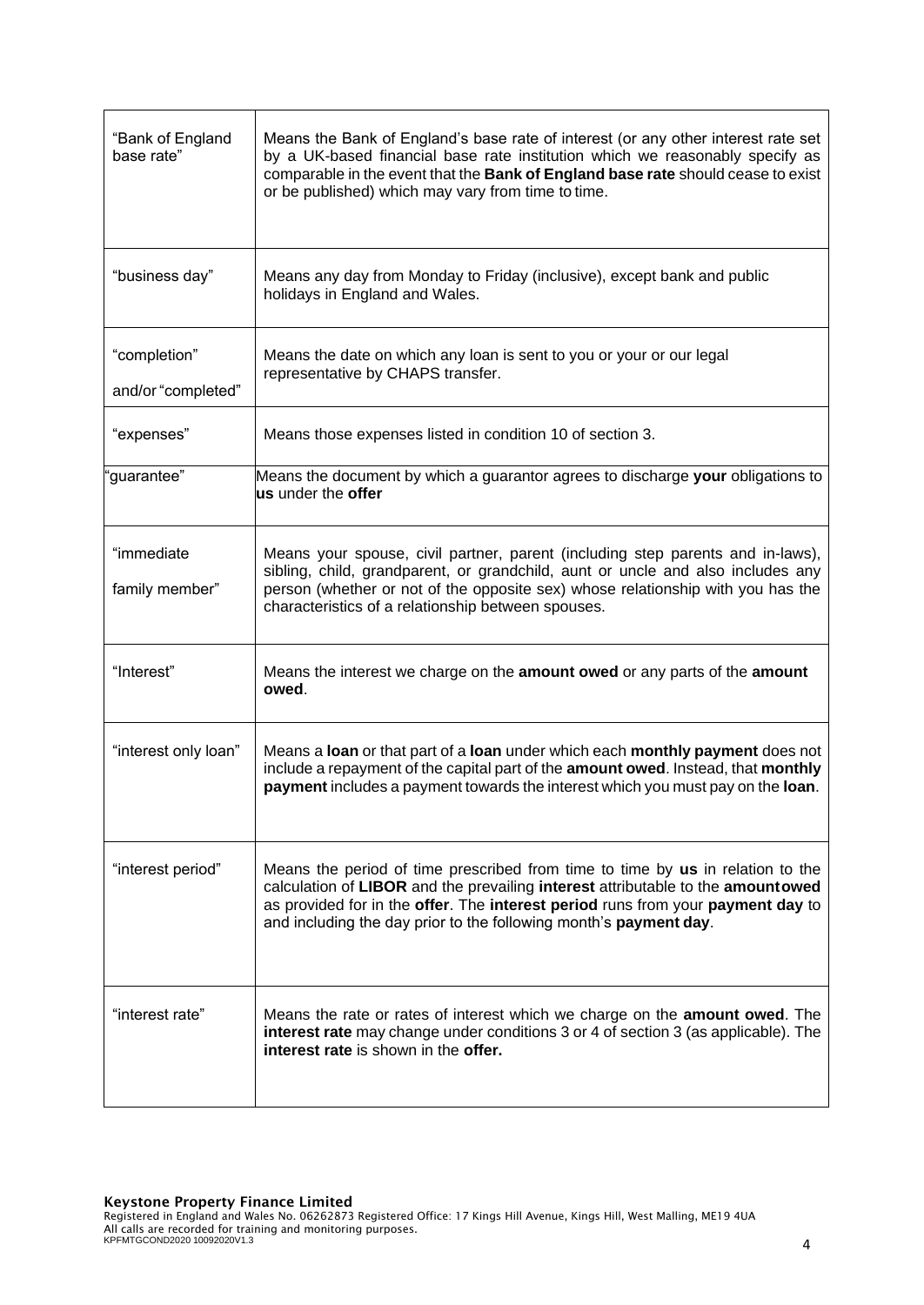| "Libor"                | Means the ICE 3-month LIBOR rate quoted at or about 11.00am (London<br>time) on the day prior to the quarter day:                                                                                                                                                                                                                                                                                                                                   |
|------------------------|-----------------------------------------------------------------------------------------------------------------------------------------------------------------------------------------------------------------------------------------------------------------------------------------------------------------------------------------------------------------------------------------------------------------------------------------------------|
|                        | If Libor is not available from any of the above sources on the relevant<br>quarter day, Libor will be another rate of interest which we reasonably<br>decide represents a comparable rate of interest for three-month sterling<br>deposits at or about 11.00am (London time) on that quarter day and we<br>will give you written notice of our decision within 14 days.<br>Libor will be rounded up using normal rounding principles and procedures |
|                        | to two decimal places.                                                                                                                                                                                                                                                                                                                                                                                                                              |
| "loan"                 | Means the loan which we make, the amount of which is set out in the offer<br>together with any other amount we may lend you now or in the future, such<br>as additional borrowing, as set out in the additional borrowing offer.                                                                                                                                                                                                                    |
| "margin"               | Means any margin which the offer provides is to be added to Libor or<br>Bank of England base rate or standard variable rate to produce the<br>interest rate.                                                                                                                                                                                                                                                                                        |
| "monthly payment"      | Means the amount which you are required to pay each month, the initial<br>amount of which is set out in the offer. We may change the monthly<br>payment under condition 6 of section 3.                                                                                                                                                                                                                                                             |
| "mortgage"             | Means our security over the property for the secured amount as<br>described in the mortgage deed.                                                                                                                                                                                                                                                                                                                                                   |
| "mortgage account"     | Means the account which we use to record the <b>amount owed</b> .                                                                                                                                                                                                                                                                                                                                                                                   |
| "mortgage application" | Means the application you make and any information you (or someone<br>acting for you) give us so that we can complete your loan or lend you<br>additional money.                                                                                                                                                                                                                                                                                    |
| "mortgage conditions"  | Means the conditions set out in this booklet. A reference to a numbered<br>condition is to that condition in this booklet.                                                                                                                                                                                                                                                                                                                          |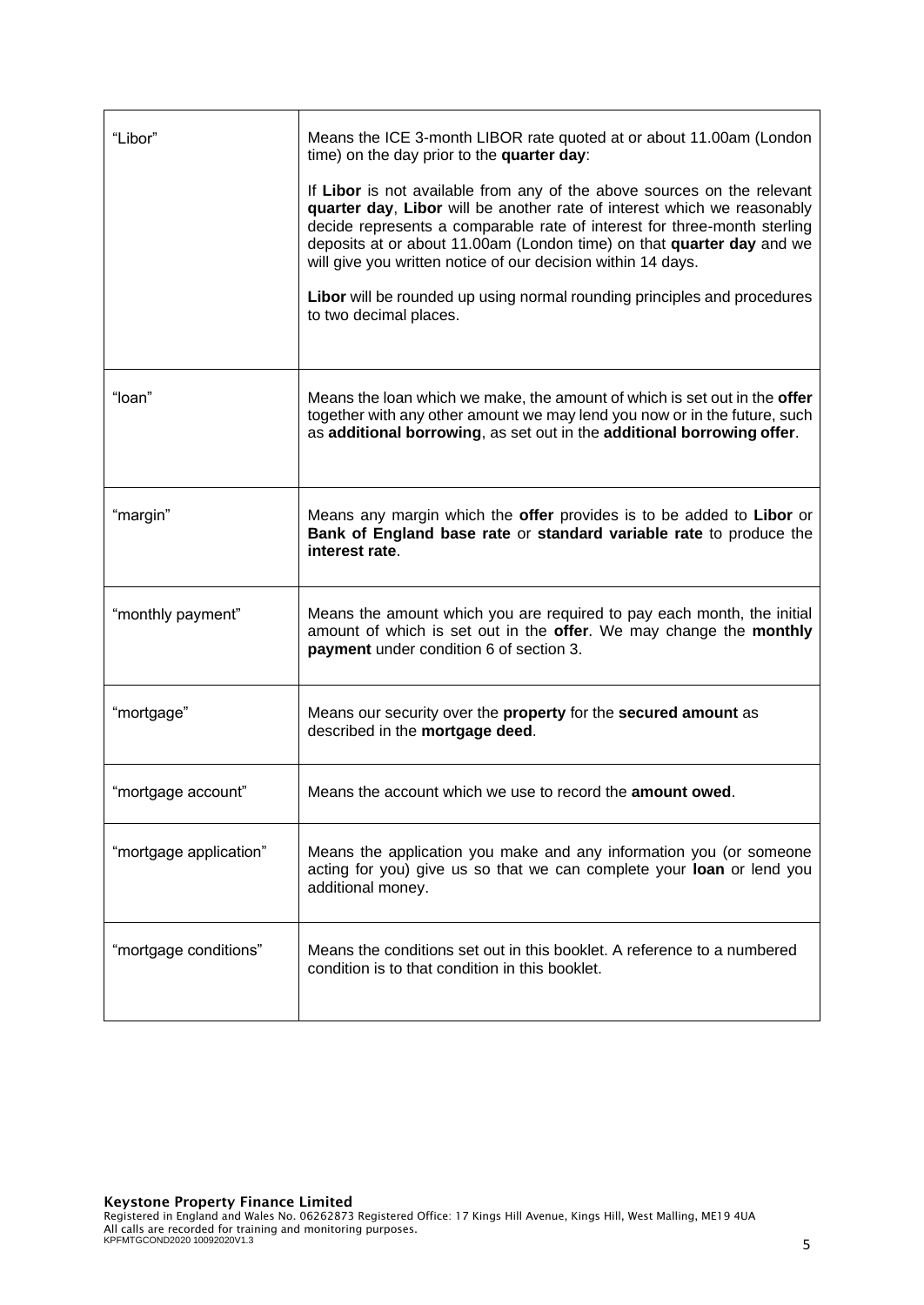| "mortgage deed"          | Means the document by which you give us security over the <b>property</b> for<br>the secured amount.                                                                                                                                                                                                                                                                                                                                                                                   |
|--------------------------|----------------------------------------------------------------------------------------------------------------------------------------------------------------------------------------------------------------------------------------------------------------------------------------------------------------------------------------------------------------------------------------------------------------------------------------------------------------------------------------|
| "mortgage term"          | Means the period during which you must repay the amount owed<br>as set out in the offer.                                                                                                                                                                                                                                                                                                                                                                                               |
| "offer"                  | Means the written offer by us to lend the loan to you. The offer consists of<br>the offer letter which we sent to you and any special conditions which are<br>attached to it and it includes these mortgage conditions. Any changes to<br>the offer made by us in writing before the loan is completed are included,<br>as are any changes which we notify to you in writing and which you agree<br>after the loan is completed. The offer includes any additional borrowing<br>offer. |
| "payment day"            | Means the day in each month on which you are required to make a<br>monthly payment as set out in the offer.                                                                                                                                                                                                                                                                                                                                                                            |
| "prior approval"         | Means our prior written approval to waive, modify or remove any<br>mortgage condition applicable to an offer                                                                                                                                                                                                                                                                                                                                                                           |
| "property"               | Means the property set out in the mortgage deed or any part of it<br>(including fixtures and fittings) and any alterations and additions to it.                                                                                                                                                                                                                                                                                                                                        |
| "quarter day"            | Means the 27th day of every March, June, September and December, or,<br>if that day is not a business day, the next business day which follows it.                                                                                                                                                                                                                                                                                                                                     |
| "rate period"            | Means a period which starts at the beginning of the first payment day after<br>a quarter day and finishes immediately before the second payment day<br>after the next quarter day                                                                                                                                                                                                                                                                                                      |
| "secured amount"         | Means the amount owed, including any additional borrowing and any<br>other money which you owe us under any agreement made before or after<br>the date of the mortgage deed.                                                                                                                                                                                                                                                                                                           |
| "standard variable rate" | Means the rate of interest we use as the basis for setting the interest rates<br>we charge to our mortgage borrowers who pay interest at a rate which we<br>are free to vary. We may change the standard variable rate under<br>condition 4 of section 3.                                                                                                                                                                                                                              |

Registered in England and Wales No. 06262873 Registered Office: 17 Kings Hill Avenue, Kings Hill, West Malling, ME19 4UA All calls are recorded for training and monitoring purposes. KPFMTGCOND2020 10092020V1.3 6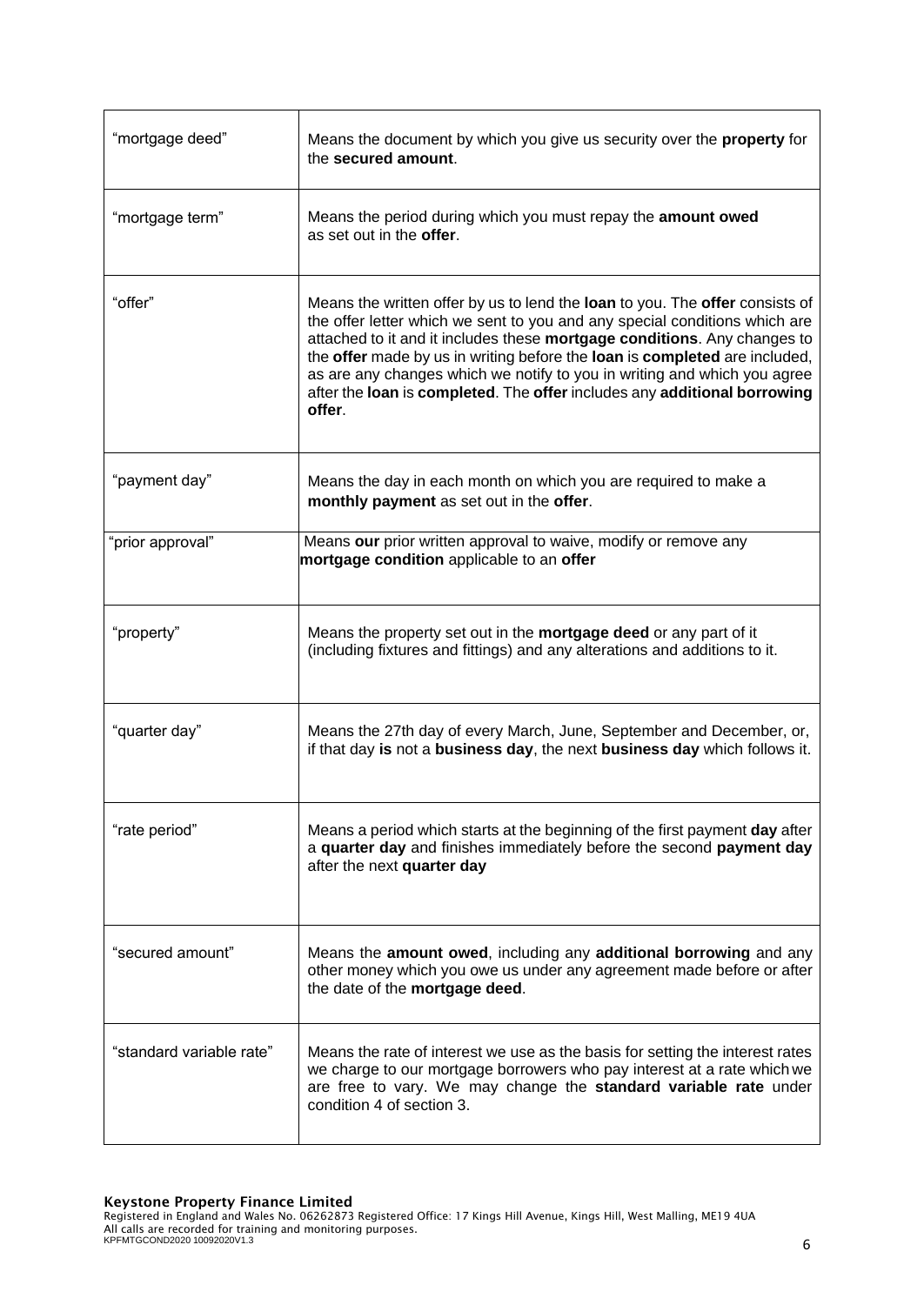| "tariff"     | Means our tariff of mortgage charges as published by us from time to time.<br>We may change the tariff under condition 10.5 of section 3                               |
|--------------|------------------------------------------------------------------------------------------------------------------------------------------------------------------------|
| "transfer"   | Includes a mortgage, agreement to sell, legal or equitable assignment,<br>transfer, charge or other disposition or sale of our rights under the<br>mortgage.           |
| "transferee" | Means anyone who is entitled at law or in equity to exercise any of our<br>rights under the loan or the mortgage as a result of a transfer by us or<br>any transferee. |

#### 2 Interpretation

- 2.1 If there are any differences between these **mortgage conditions** and the **offer,** t he **offer** will always prevail.
- 2.2 Reference to a "month" means a calendar month and (unless stated otherwise) reference to a "day" means a calendar day.
- 2.3 The singular includes the plural and the masculine includes the feminine and vice versa.
- 2.4 Where a law is referred to, all changes to that law and any replacement of it are also included.
- 2.5 The headings used in these **mortgage conditions** are only for convenience and do not affect their interpretation.
- 2.6 The expressions "includes" and "including" do not limit the meaning of any other words.

#### **Section 2 – The Offer**

#### **1.** The **offer**

- 1.1 We and you agree to carry out our respective obligations in the **offer** if you accept it. To accept the **offer**, you must follow the instructions in the **offer**.
- 1.2 You must not alter the **offer**. If you want to change anything in the **offer** you must contact us. If we agree a change, we will send you a new offer. You can only accept the most recent**offer**  which we have sent you.
- 1.3 We are not obliged to make any **loan** until you have accepted the **offer** and the requirements of this **agreement** have been met. This is subject also to withdrawal of the **offer** as set out in condition 10 of Section 2.
- 1.4 If the **interest rate** is a variable rate it may change on or before **completion** under conditions 3 or 4 of section 3. We will tell you about any change in one of the ways set out in condition 2 of section 6.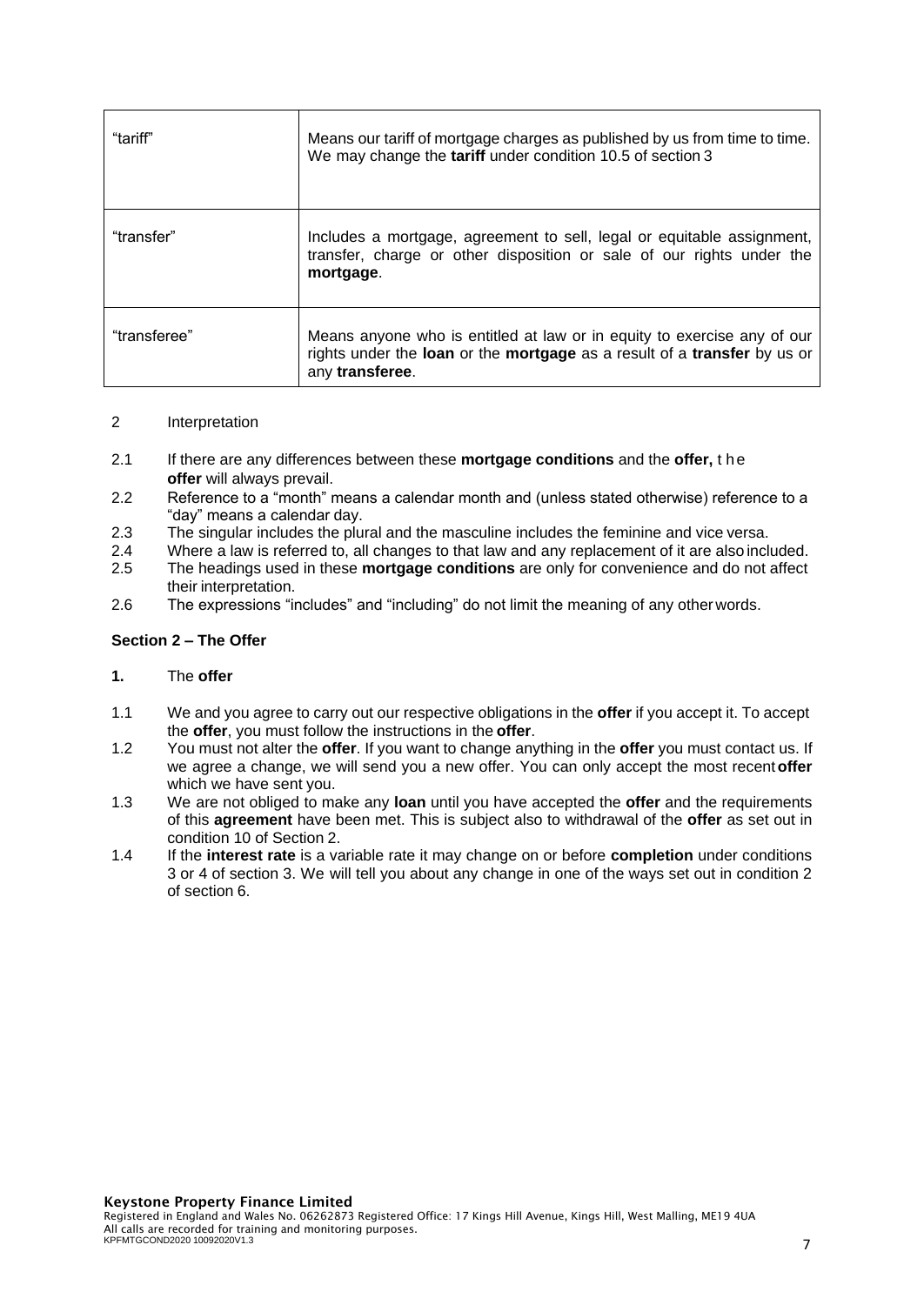# **2.** The **mortgage**

- 2.1 Prior to **completion**, you must:
	- (a) sign a mortgage deed giving us a first legal charge over the **property**;and
	- **(b)** complete and return to us the direct debit mandate supplied with the**offer.**

Also, prior to **completion**, our legal representatives must approve the title which you have or will have to the **property** and make sure that the requirements set out in our instructions to our legal representatives are met. You should obtain advice from your own legal representative in respect of the title which you have or will have to the **property**.

- 2.2 Except where we agree otherwise, the security created by the **mortgage deed** is the only security which is allowed to exist over the **property** at **completion**. This means that any existing mortgage on the **property** must be paid off before the **mortgage** is **completed** unless we agree that a particular mortgage can be left outstanding.
- **3.** Repayment of **interest only loan**
- 3.1 If you have an **interest only loan**, you should have a means of repayment that will give you enough money at the end of the **mortgage term** to repay the **amount owed** in full.
- 3.2 You alone are responsible for making sure that any means of repayment is suitable for this purpose and is in place from **completion** until the end of the **mortgage term**. You should review it regularly to make sure that it will enable you to pay the **amount owed** at the end of the **mortgage term**.
- 3.3 If you cannot pay the **amount owed** at the end of the **mortgage term** you will have to sell the **property** or we can appoint a receiver or ask a Court to order that we may take the **property**  into possession and sell the **property** to raise funds towards your obligation to repay the **amount owed**.
- 3.4 You are also responsible for ensuring that you can repay the **amount owed** if you die or, where there is more than one of you, the last survivor of you dies. We strongly recommend that adequate life cover should be arranged to ensure that the **amount owed** can be repaid if this happens. This applies even where you do not have an **interest only loan**.
- **4.** Arranging insurance for the **property**
- 4.1 You must arrange and maintain insurance for the property up to the end of the **mortgage term**. If you fail to do this, we may arrange insurance cover.
- 4.2 You must keep the **property** insured from the date of exchange of contracts in respect of the **property** unless you are:
	- (a) buying a **property** which is being built, in which case cover must run from the date when the building works are finished; or
	- (b) re-mortgaging, in which case cover must run from the date when the re- mortgage is **completed**.
- 4.3 Our requirements for insurance for the **property** are set out in section 4.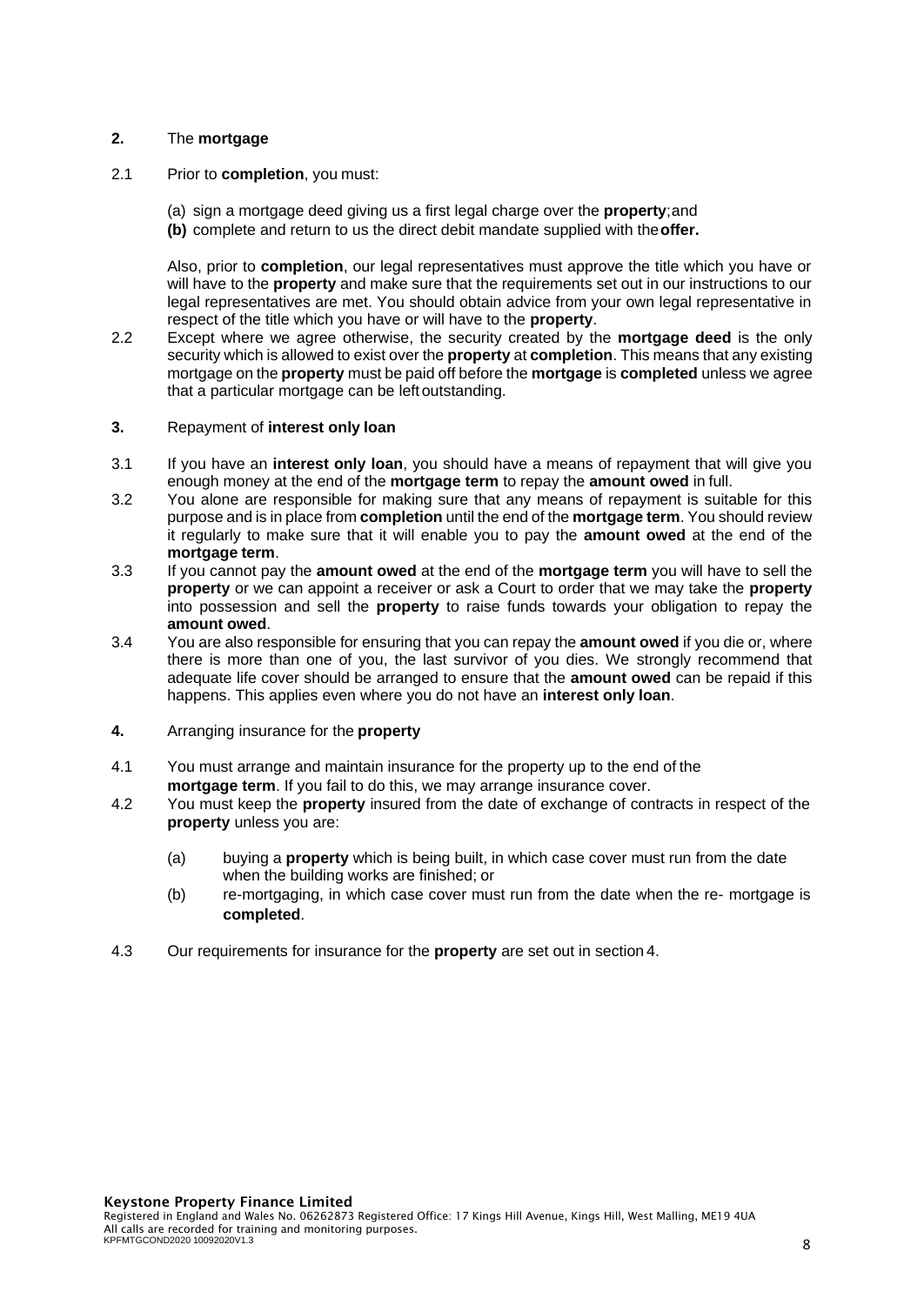#### **5.** Occupation of the **property**

- 5.1 You must have vacant possession of the whole of the **property** at the time the **mortgage** is **completed** unless you have a buy to let mortgage and the **property** is occupied by a tenant in accordance with these **mortgage conditions** in which case youmust have vacant possession except for occupation by that tenant.
- 5.2 The **property** must not be subject to a sale and rent back arrangement under which it is to be occupied by a person who transferred the **property** to you in return for a right to occupy the **property**.
- **5.3** You must not without prior approval occupy, or intend to occupy, the **property** at any point in the **mortgage term**. You also must not allow, or intend to allow, the **property** to be occupied by an **immediate family member** at any point in the **mortgage term.**

#### **6.** Valuation

- 6.1 If we have given you a copy of the mortgage valuation report carried out on our behalf, you should read it carefully. The purpose of any mortgage valuation report which has been carried out on our behalf is to help us to decide if the **property** is adequate security for the **loan**.
- 6.2 If we give you a copy of the mortgage valuation report, we give it to you for information only. No responsibility is implied or accepted by us or the valuer by reason of the valuer's inspection and report for either the value or condition of the **property**. We do not undertake to give advice as to the value or condition of the **property** and accept no liability for any such advice that may be given. The inspection carried out by the valuer was not a structural survey and there may be defects which such a survey would reveal. You should not rely on the mortgage valuation report for any purposes at all.
- 6.3 In view of the above, we strongly recommend that you obtain a detailed independent survey of the **property**.
- 6.4 The mortgage valuation report may indicate that certain repairs have to be carried out at the **property**. If the **offer** does not specify a particular time period within which these repairs must be carried out, you must carry out these repairs as soon as possible after **completion**. If the **offer** does specify a time period, you must carry out these repairs within that period.
- **7.** Properties built or converted in the last 10 years
- 7.1 If the **property** is less than 10 years old or has been converted in the last 10 years, it must have the benefit of:
	- (a) a home warranty indemnity insurance scheme acceptable to us; or
	- (b) a certificate from a suitably qualified professional consultant who confirms that he has appropriate experience in the design and/or monitoring of residential buildings. The professional consultant is to certify that:
		- he has supervised the building works:
		- the **property** generally has been constructed to a satisfactory standard and in general compliance with approved structural drawings and/or building regulations; and
		- he holds professional indemnity insurance to a minimum of £500,000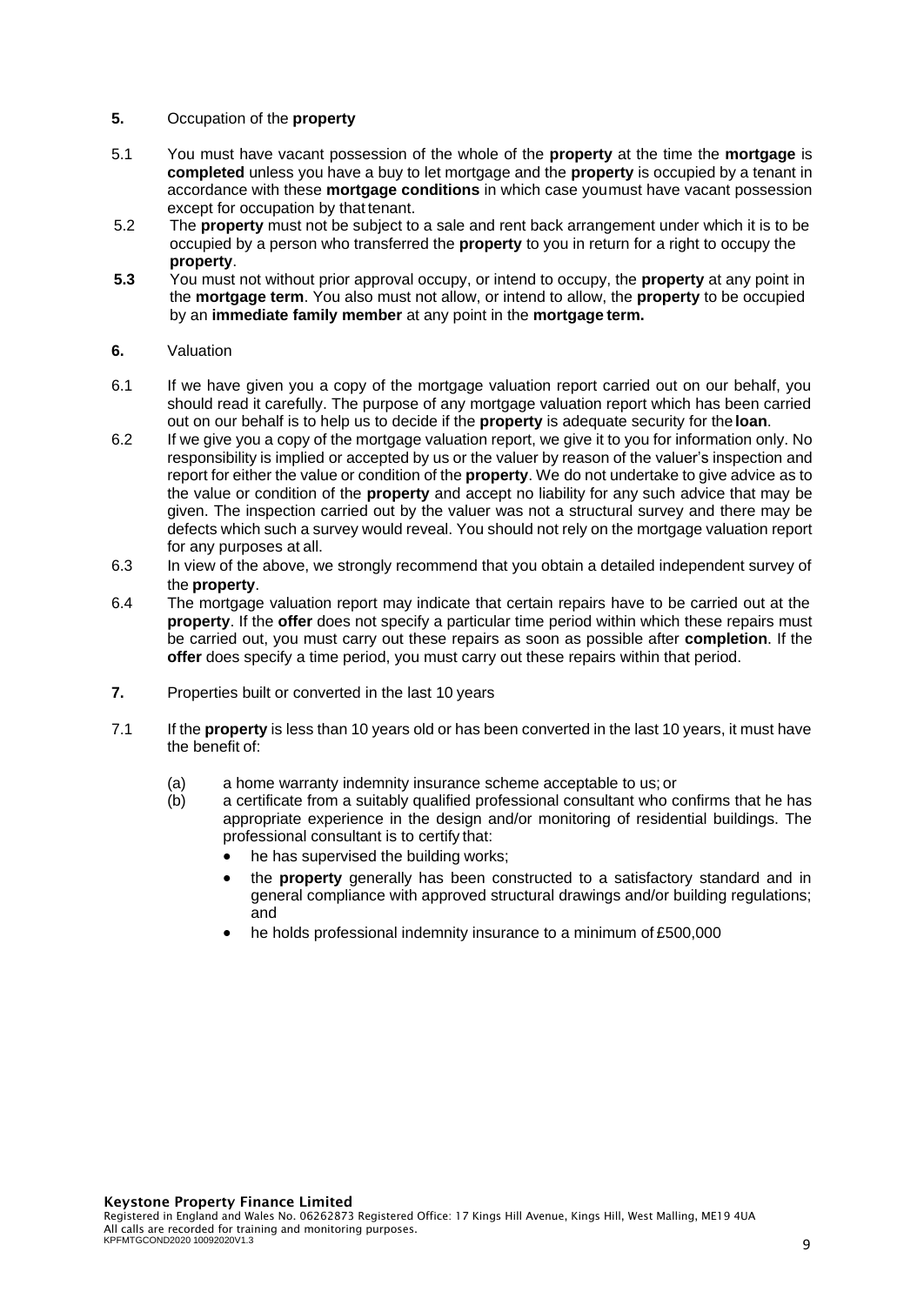- **8.** Fees and costs
- 8.1 You will not be entitled to a refund of the fees that you have already paid to us, your legal representative or your independent financial adviser if:
	- (a) you do not accept the **offer**;
	- (b) you accept the **offer** but withdraw prior to **completion**;
	- (c) we withdraw the **offer** under condition 10.2 of this section 2 or
	- (d) the **offer** expires.
- **9.** Source of funds
- 9.1 Where you are purchasing the **property**, the purchase price of the **property** will be more than the amount of the **loan**. You must pay the balance of the purchase price from your own money and you must not borrow that balance (or any part of it) from anyone else.
- **9.2** If you are using money from the sale of another property to finance the purchase of the **property** you must complete the sale of that other property before the **mortgage** is **completed**.
- **10.** Right of withdrawal
- 10.1 The **offer** will expire if the **loan** is not **completed** by the expiry date in the**offer**.
- 10.2 We may withdraw the **offer** prior to **completion** (whether or not you have accepted it) if anyof the following things happen:
	- (a) as a result of a material change in your ability to meet your obligations to us since the date of the **offer** which has a material impact on your ability to afford the **loan**;
	- (b) as a result of a fall in the value of the **property** or any other security for the repayment of the **loan** since the date of the **offer**, you no longer meet reasonable lending criteria set by us; or
	- (c) any information given to us about you, the **property** or any other matter relevant to our decision to make the **loan** turns out to be misleading or inaccurate in a respect which is serious and you knew or ought reasonably to have known that we had been provided with such misleading or inaccurate information.
- 10.3 If your circumstances change before **completion** in a respect which has a material bearing on any of the matters set out at condition 10.2(a) to (c) of this section 2, you must tell us at once.
- 10.4 If, for any reason, you no longer need the **loan** prior to completion, you should tell us andyour legal representative at once.
- **11.** Delay
- 11.1 If we relax any term of the **agreement** for you or we delay in enforcing any of our rights under the **agreement** this will not prevent us from enforcing them strictly at any time.
- **12.** Indemnity
- 12.1 If a claim is made or a defence is raised against us because of something you do wrong or fail to do that you are supposed to do in relation to the **mortgage** we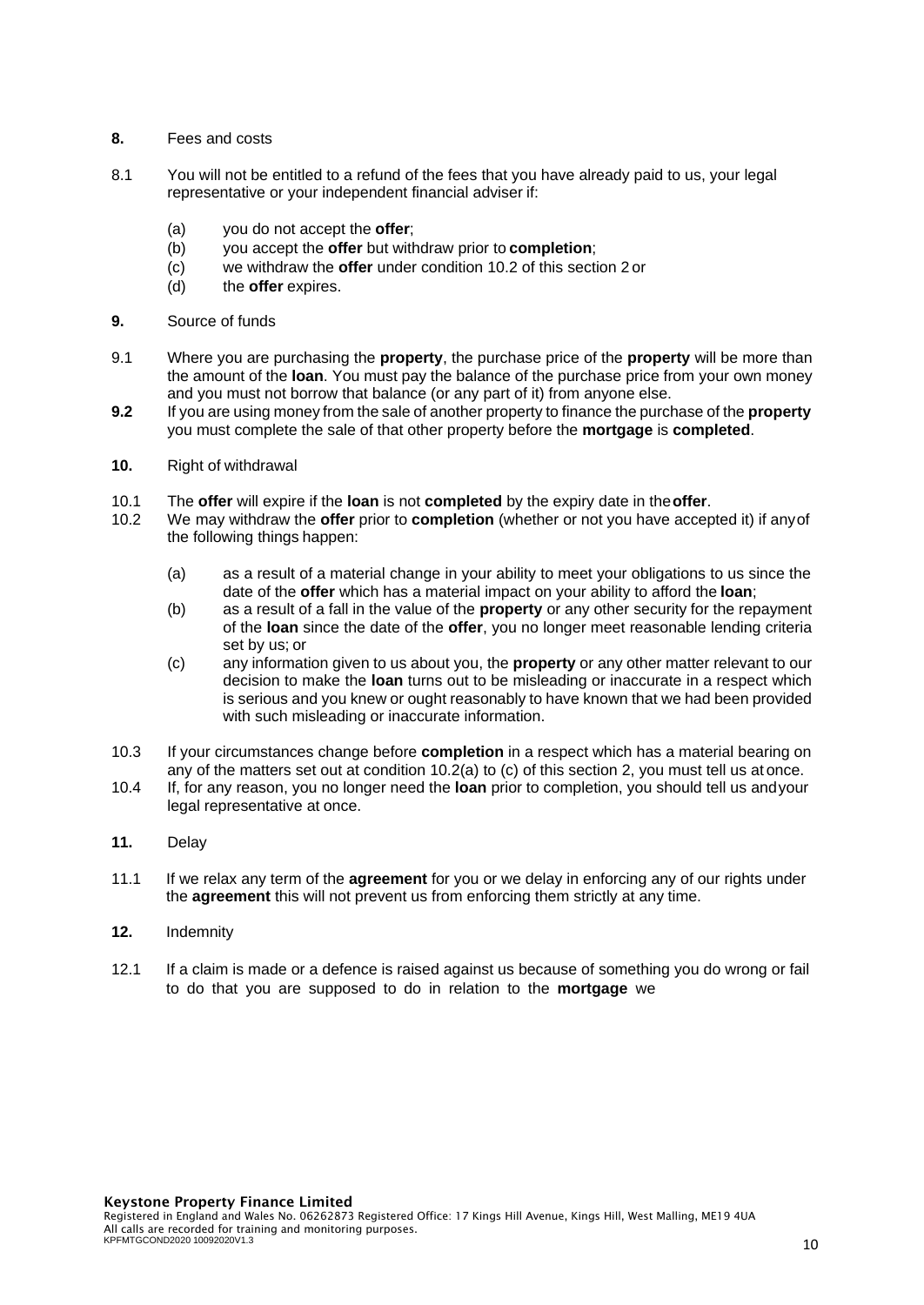provide, or if you break the terms of the **agreement**, you must indemnify us. This means that you must pay us the full amount of our losses, liabilities, costs and payments (which would not have arisen otherwise) in any way to do with the claim, defence or breaking the **agreement**. This includes any **expenses** we have incurred.

- **13.** The entire agreement
- 13.1 This **agreement** comprises all the terms agreed between you and us for the **loan**. As a result, it is very important that you read all parts of the **agreement** carefully to make sure that they reflect your understanding of the arrangement between you and us.
- **14.** Additional borrowing
- 14.1 You may apply for **additional borrowing** at any time following the end of six months after the date we made the **loan** to you under the original **offer**.
- 14.2 If you apply for any **additional borrowing**, we will carry out a credit assessment and our prevailing underwriting conditions will apply. We have no obligation to grant any **additional borrowing** even if our underwriting conditions are met.
- 14.3 If we make an **additional borrowing offer**, these **mortgage conditions** will apply to that **additional borrowing**.
- 14.4 You will need to repay any **additional borrowing** made, together with **interest** charged on the **additional borrowing**, within the repayment period allowed for the **additional borrowing**.

#### **Section 3 – Loan conditions**

- **1.** Repayment of the **loan**
- 1.1 You agree to repay the **loan** with **interest** at the **interest rate** by the **monthly payments** over the **mortgage term**. If you have an **interest only loan**, you agree to repay the **loan** no later than the last day of the **mortgage term**. In any event, you agree that the **amount owed** must be fully repaid by the end of the last day of the **mortgage term**.
- 1.2 We may change the **payment day** at any time for the followingreasons:
	- a) to incorporate reasonable changes in our business;
	- b) to reflect changes in the practice of other mortgage lenders;
	- c) to reflect technological changes.

We will give you not less than two months' notice in advance of any change we make to the **payment day**.

- **2.** Interest
- 2.1 We will charge the **loan** to the **mortgage account** at**completion**.
- 2.2 **Interest** will be charged on amounts owing on the **mortgage account** from the date on which they are charged to the **mortgage account**.
- 2.3 The **interest rate** is a yearly rate but **interest** will accrue daily on the amount owed.
- 2.4 We will work out **interest** on the **amount owed** for each **interest period** and charge it to the **mortgage account** in that **interest period**. To do this, we will multiply the amounts owing on the **mortgage account** on the last calendar day of the preceding **interest period** by the **interest rate** (expressed as a fraction) and then multiply the result by the number of days in the **interest period** divided by the actual number of days in the current year.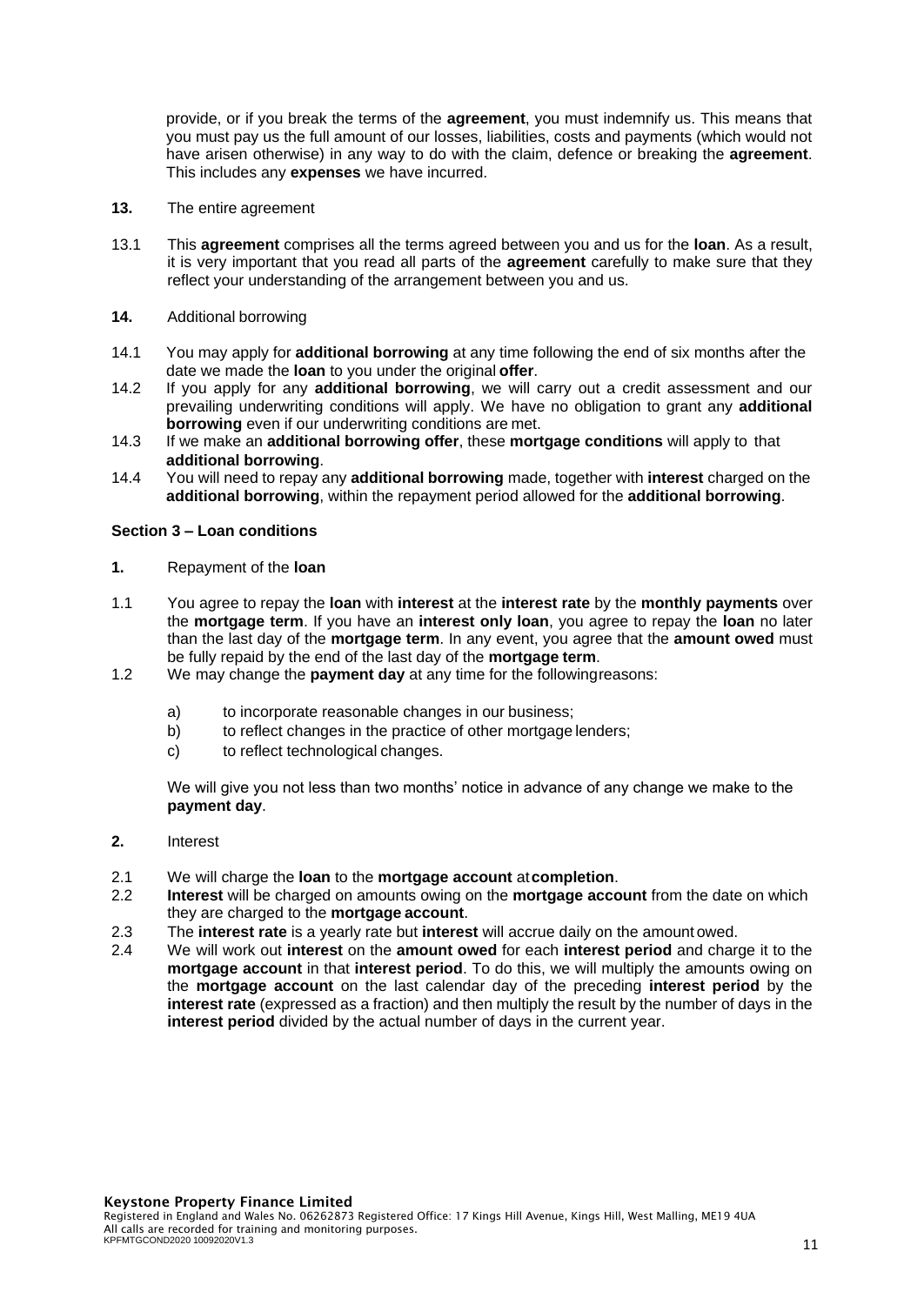The **interest rate** used in this condition 2.4 will be the **interest rate** which applies on the first day of the **interest period** for which we are working out **interest**. We may charge **interest** to the **mortgage account** either in advance or in arrears and may change whether **interest** is charged to the **mortgage account** in advance or in arrears at any time to reflect changes in our procedures or systems. If we change the method of charging **interest** to the **mortgage account** we will give you not less than 1 months' notice in advance of any change being made.

- 2.5 If the **interest rate** changes during an **interest period** we will recalculate the **interest** charged under condition 2.4 of this section 3 using the new rate for the period from the date on which the change takes effect until the end of the **interest period** during which the change takes effect.
- 2.6 We can charge **interest** under other conditions in addition to condition 2.4 and 2.5 of this section 3. Other conditions under which **interest** can be charged include conditions 2.7, 2.8, 2.9 and 9.2 of this section 3 and condition 2.1(e) of section 4.
- 2.7 Any **interest** which is not paid by the end of the **interest period** in which it accrued will bear **interest** from the end of that **interest period** until it is paid.
- 2.8 If you fail to pay any money to us when you are obliged to we will, without prejudice to our other rights, charge **interest** at the **interest rate** on that money from the date on which you should have paid it until it is paid.
- 2.9 We will continue to charge **interest** on the **amount owed** at the **interest rate** after the end of the **mortgage term** and after any court order requiring you to pay the whole or any part of the **amount owed**.
- **3.** Changes to **Libor** linked **interest rate**
- 3.1 This condition 3 applies where the **interest rate** shown in the **offer** is **Libor** plus a **margin**.
- 3.2 So long as the **interest rate** does not, at the beginning of a **rate period,** reach the floor specified in the **offer**, the following terms will apply:
	- (a) The **interest rate** for any **rate period** will be calculated under the definition of **Libor**  and the **margin** for the whole of that **rate period**. It will change automatically to reflect any changes in **Libor** at the beginning of each **rate period**. Any change will take effect immediately.
	- (b) We will give you notice of each change in the **interest rate** at least 14 days before you have to make the first **monthly payment** which is worked out using the new rate.
	- (c) If **Libor** changes and the new **monthly payment** does not provide for the payment of **interest** at the new rate for the period between the new rate coming into force and the start of the month in which the changed **monthly payment** falls due, conditions 3.2(d) and (e) of this section 3 apply to **interest** in respect of any such period.
	- (d) If the **monthly payment** is changed because **Libor** has increased and the **monthly payment** you made in the previous month is not enough to pay off all the **interest** which accrued in that month and it will lead to an increase in the amount on which **interest** is charged from the beginning of the following month. If you wish to stop this happening we will be happy to tell you, on request, the amount of the shortfall so that you can pay it off.
	- (e) If the **monthly payment** is changed because **Libor** has decreased and the **monthly payment** you made in the previous month will be more than the amount required to pay off all the **interest** which accrued in that month then the excess will be treated as an early repayment of capital.
	- (f) The **margin** which is added to **Libor** will stay the same for the whole of the **mortgage term**.
- 3.3 Nothing in condition 3.2 of this section 3 will result in the **interest rate** going below the floor specified in the **offer** and conditions 3.2(a) to (f) of this section 3 will not apply so long as the **interest rate** is at the level of that floor.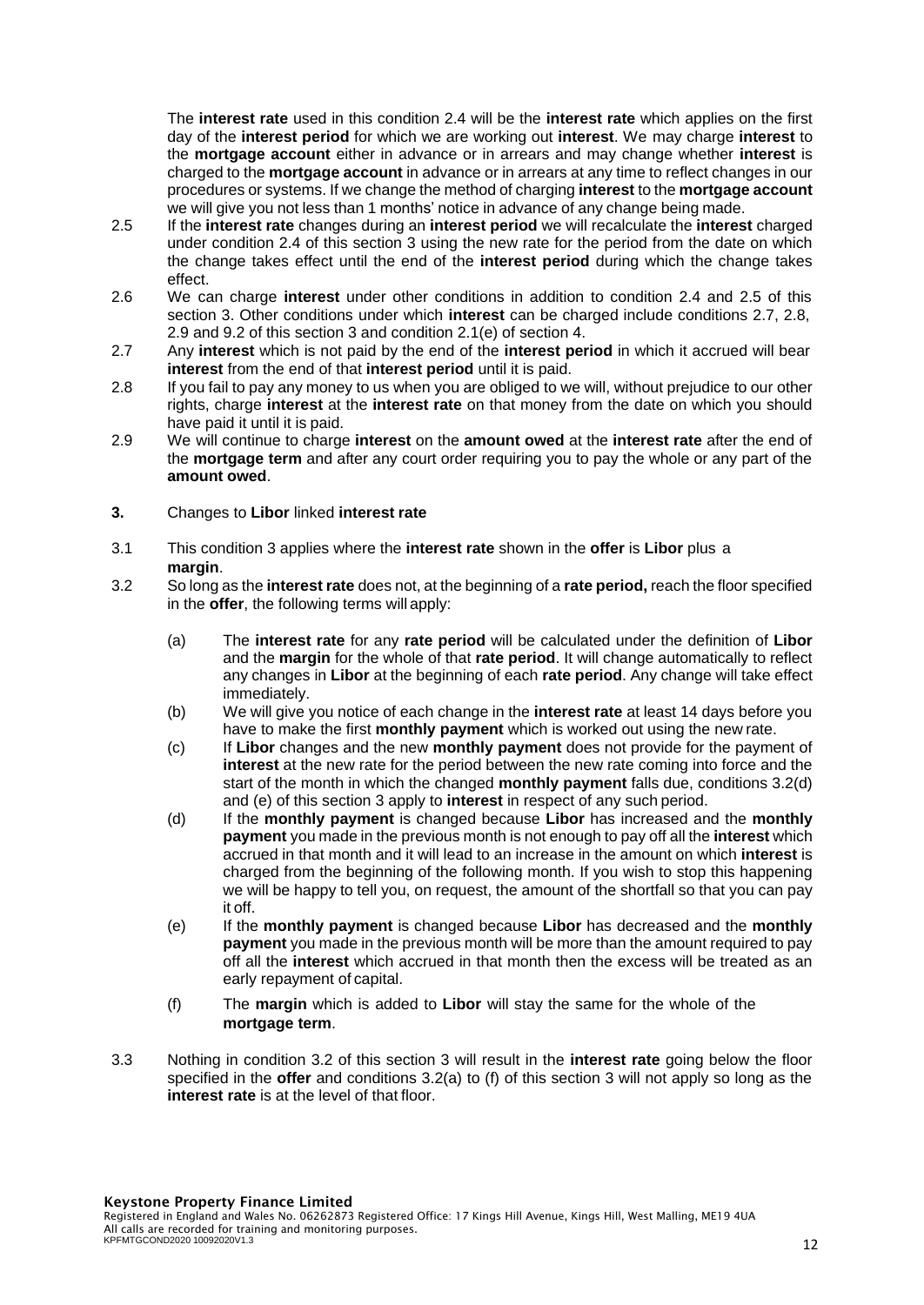#### **4.** Changes to **standard variable rate**

- 4.1 This condition 4 applies where the **interest rate** shown in the **offer** is the **standard variable rate**.
- 4.2 We may increase or reduce the **standard variable rate** for any one or more of the following reasons:
	- (a) to respond proportionately to changes in the law or decisions of the Financial Ombudsman Service or similar body;
	- (b) to meet regulatory requirements;
	- (c) to reflect new or amended industry guidance and codes of practice which relate to standards of consumer protection;
	- (d) to respond proportionately to changes in the Bank of England base rate or LIBOR; or
	- (e) to proportionately reflect cost increases or reductions associated with carrying on our mortgage business, including the costs of funding that business.
- 4.3 We will give you prior written notice of each change in the **standard variable rate** at least 14 days before you have to make the first **monthly payment** which is worked out using the new rate.
- **5.** Changes to **Bank of England base rate** linked rate
- 5.1 This condition 5 applies where the **interest rate** shown in the **offer** is **Bank of England base rate** plus a **margin**.
- 5.2 So long as the **interest rate** does not reach the floor specified in the **offer**, the following terms will apply:
	- (a) The **interest rate** will be calculated under the definition of **Bank of England base rate**  and the **margin**. It will change automatically to reflect changes in **Bank of England base rate**. Any change will take effect immediately.
	- (b) We will give you notice of each change in the **interest rate** at least 14 days before you have to make the first **monthly payment** which is worked out using the new rate.
	- (c) If **Bank of England base rate** changes and the new **monthly payment** does not provide for the payment of **interest** at the new rate for any period between the new rate coming into force and the start of the month in which the changed **monthly payment**  falls due. Conditions 5.2(d) and 5.2(e) of this section 3 apply to **interest** in respect of any such period.
	- (d) If the **monthly payment** is changed because **Bank of England base rate** has increased and the **monthly payment** you made in the previous month is not enough to pay off all the **interest** which accrued in that month and it will lead to an increase in the amount on which **interest** is charged from the beginning of the following month. If you wish to stop this happening we will be happy to tell you, on request the amount of the shortfall so that you can pay it off.
	- **(e)** If the **monthly payment** is changed because **Bank of England base rate** has decreased and the **monthly payment** you made in the previous month will be more than the amount required to pay off all the **interest** which accrued in that month and the excess will be treated as an early repayment of capital.
	- (f) The **margin** which is added to **Bank of England base rate** will stay the same for the whole of the mortgage term.
- 5.3 Nothing in condition 5.2 of this section 3 will result in the **interest rate** going below the floor specified in the **offer** and conditions 5.2(a) to (f) of this section 3 will not apply so long as the **interest rate** is at the level of that floor.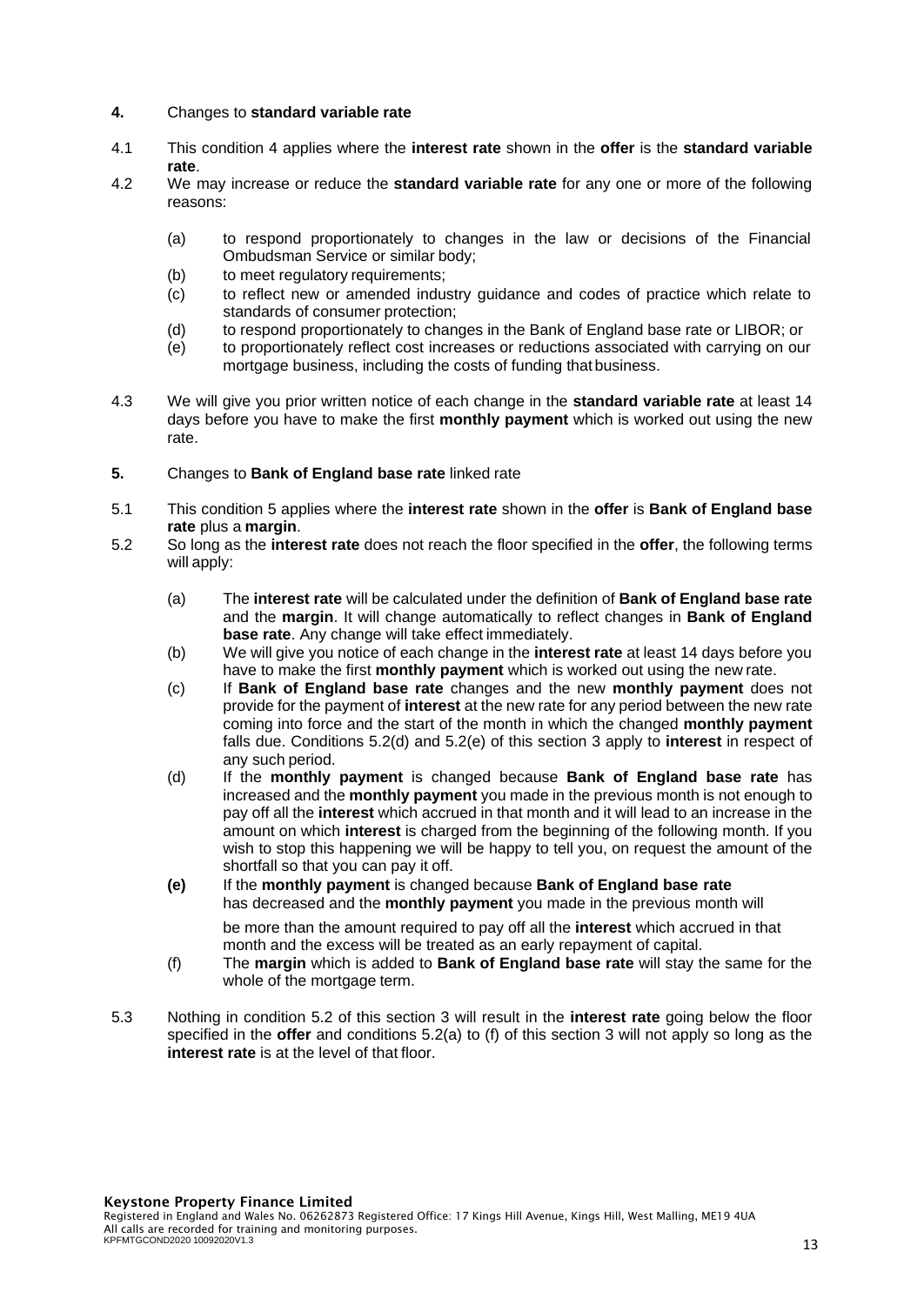# **6. Monthly payments**

- 6.1 You will make a **monthly payment** to us on each **payment day** except where the **payment day** is not a **business day**. In this event:
	- (a) if the **payment day** is the last day of the month, the **monthly payment** will be due on the last **business day** before the **payment day**;
	- (b) if the **payment day** is not the last day of the month but there is no **business day** after the **payment day** in the same month, the **monthly payment** will be due on the last **business day** before the **payment day**;
	- (c) in any other case, the **monthly payment** will be due on the first **business day** after the **payment day** in the same month as the **payment day**.
- 6.2 You will make each **monthly payment** in full. If any **monthly payment** is refused we can charge a reasonable fee for each refusal. This fee is set out in our **tariff**.
- 6.3 Any money which you pay to us will be treated as received by us only when we receive the money in cleared funds.
- 6.4 Where we arrange insurance for the **property** the **monthly payment** will include an amount in respect of the insurance premium and insurance premium tax.
- 6.5 If you do not have an **interest only loan**, each **monthly payment** will include a part repayment of the capital part of the **amount owed** and a payment of **interest** on the **amount owed** for the relevant **interest period**. In these circumstances, we will calculate the **monthly payment** to ensure that the capital is repaid over the **mortgage term**.
- 6.6 If you have an **interest only loan**, each **monthly payment** will include a payment of **interest**  on the **amount owed** for the relevant **interest period** and will not include any repayment of the capital part of the **amount owed**.
- 6.7 For the purpose of calculating the **monthly payment** we may assume that each month is an equal  $12^{th}$  part of the year.
- 6.8 After **completion**, we may require you to make an extra payment to pay off the **interest**which accrues between **completion** and your first **monthly payment**. We will write to you to let you know the exact amount involved after **completion** and recover it at the same time as your first **monthly payment**.
- **7.** Changes to the **monthly payment**
- 7.1 The amount of the initial **monthly payment** is set out in the **offer**. After **completion**, and from time to time, we may work out the amount of a new **monthly payment** to take account of the following:
	- (a) changes to the **interest rate**;
	- (b) changes to the **amount owed**;
	- (c) changes to the terms of the **mortgage** made with your agreement;
	- (d) the withdrawal or granting of any concession;
	- (e) to make sure that the **amount owed** is fully repaid with **interest** by the end of the **mortgage term***.* Circumstances in which this clause may become operative include, but are not limited to, recalculation of a **monthly payment** to take account of any **expenses** added to the **amount owed** to ensure that the **amount owed** will be repaid during the **mortgage term**. We will not use this clause to unilaterally convert an **interest only loan** to a repayment mortgage; and
	- (f) changes to the amount of any insurance premium and insurance premium tax.
- 7.2 If we work out the amount of a new **monthly payment**, we will still be entitled to demand immediate payment of any arrears of **monthly payments** and other money which is due at the time of the recalculation. The recalculation will not be a rescheduling of the **amount owed** or any part of it or mean that we are agreeing not to take any action we could take under the **mortgage**.
- 7.3 We will tell you of any changes to the **monthly payment** (including the amount of the new **monthly payment**) in one of the ways listed in section 6. The notice will be given a reasonable time (which will be at least 14 days) before the new **monthly payment** is due.

#### Keystone Property Finance Limited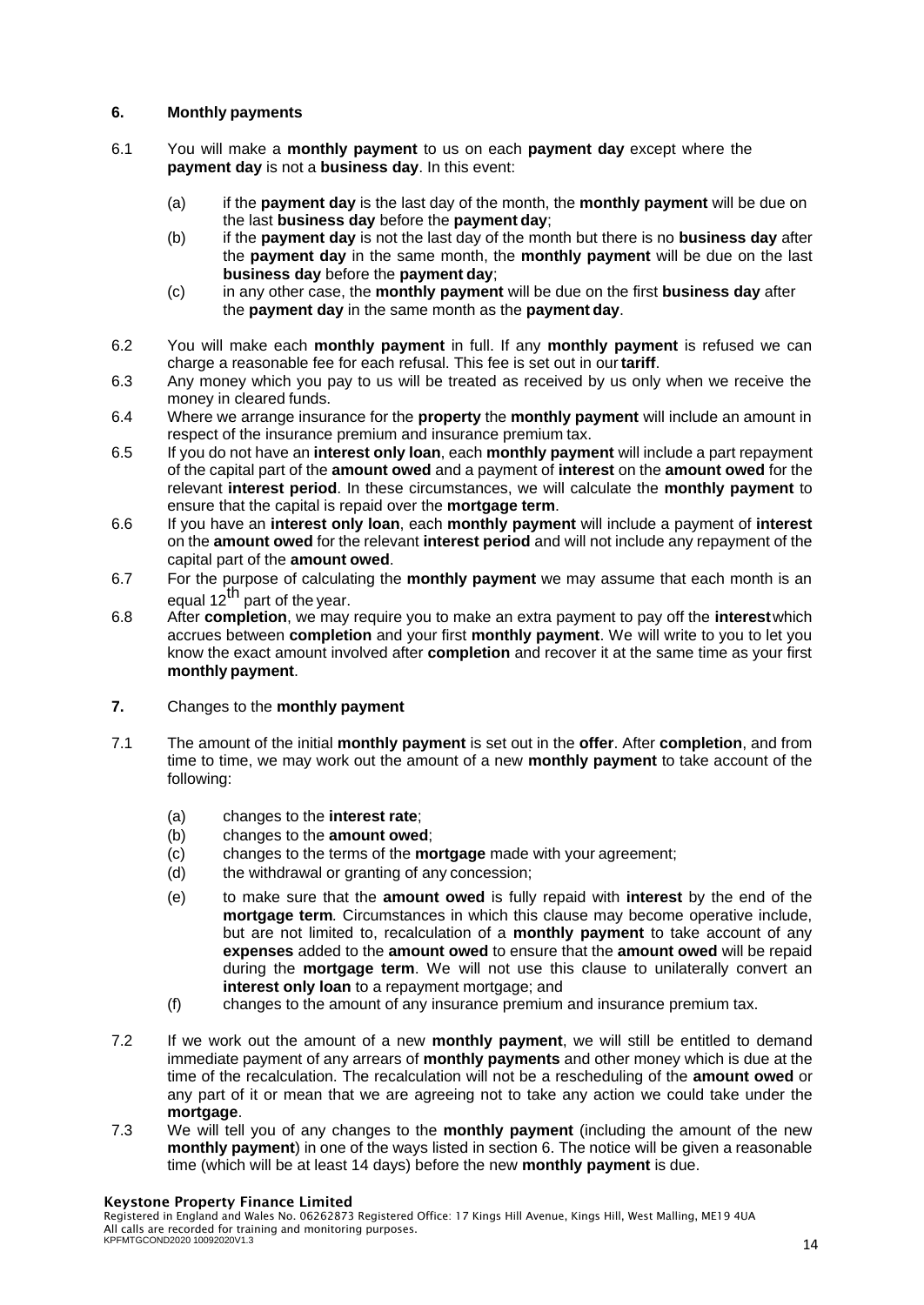# **8.** Early repayment

- 8.1 You may repay all or any part of the **amount owed** at any time before the end of the **mortgage term** subject to clause 8.4.
- 8.2 Any payment will be credited to your **mortgage account** on the day it is received by us.
- 8.3 If a part repayment is of £1,000 or more and you tell us that you want to make a part repayment of the **loan** we will recalculate your **monthly payment**.
- 8.4 If you repay all or any part of the **loan** before the end of the **mortgage term**, you must pay:
	- (a) any early repayment charge which the **offer** requires you to pay on an early repayment; and
	- (b) our **expenses** in connection with the early repayment.

# **9.** Application of payments

- 9.1 Subject to condition 9.2 of this section 3, we can apply any payment made by you which is less than the full amount due against any part of the **amount owed** which we decide.
- 9.2 Where you fall into arrears, unless we agree otherwise with you, we will ensure that any payments received from you are allocated first towards paying off the balance of the arrears (excluding any **interest** or **expenses** on that balance).

# **10. Expenses**

- 10.1 You must pay us the following **expenses** (which may include legal, surveying or other professional fees we pay) within 14 days of the day we ask you to pay them:
	- a) all reasonable costs, charges and fees as they arise (whether we demand them or not) which we reasonably incur in connection with the **agreement**;
	- b) The costs we reasonably incur in any legal action relating to the **agreement**;
	- c) The costs we reasonably incur in enforcing any of our legal rights under the **agreement**;
	- d) The costs we reasonably incur in putting right any failure by you to keep to the **agreement**; and
	- e) Any administration costs we reasonably incur in doing any work connected with the **agreement**, (including costs arising from finding you and communicating with you, collecting amounts you owe and enforcing the **mortgage deed**) and which are not covered by our fees.

All **expenses** will be added to the **amount owed** and will bear **interest** at the **interest rate** from the date they are added to the **amount owed**. You can contact us to arrange payment of **expenses** at any time, if you wish to avoid increasing the **amount owed** or incurring **interest**  on the **expenses**.

- 10.2 If we have to pay any **expenses** to third parties, we will give notice to you within a reasonable time of our becoming obliged to pay the **expenses** stating the amount of the **expenses**, the nature of the service supplied by the third party and the date on which we have to or had to pay the **expenses**.
- 10.3 All **expenses** will be charged to the **mortgage account** and form part of the **amount owed**. They will bear **interest** at the **interest rate** as follows:
	- **(a)** where **expenses** have been paid by us to a third party, they will bear **interest** from the date on which we pay them to the third party; and
	- (b) where we recover our internal **expenses** by the imposition of an administration fee, the fee will bear **interest** from the date on which it was charged to the **mortgage account**.
- 10.4 If we make a written demand for payment of any **expenses**, you must pay them to us immediately.
- 10.5 We may change our **tariff** by adding or removing fees or changing the amount of existingfees for any one or more of the following reasons:

#### Keystone Property Finance Limited

Registered in England and Wales No. 06262873 Registered Office: 17 Kings Hill Avenue, Kings Hill, West Malling, ME19 4UA All calls are recorded for training and monitoring purposes. KPFMTGCOND2020 10092020V1.3 15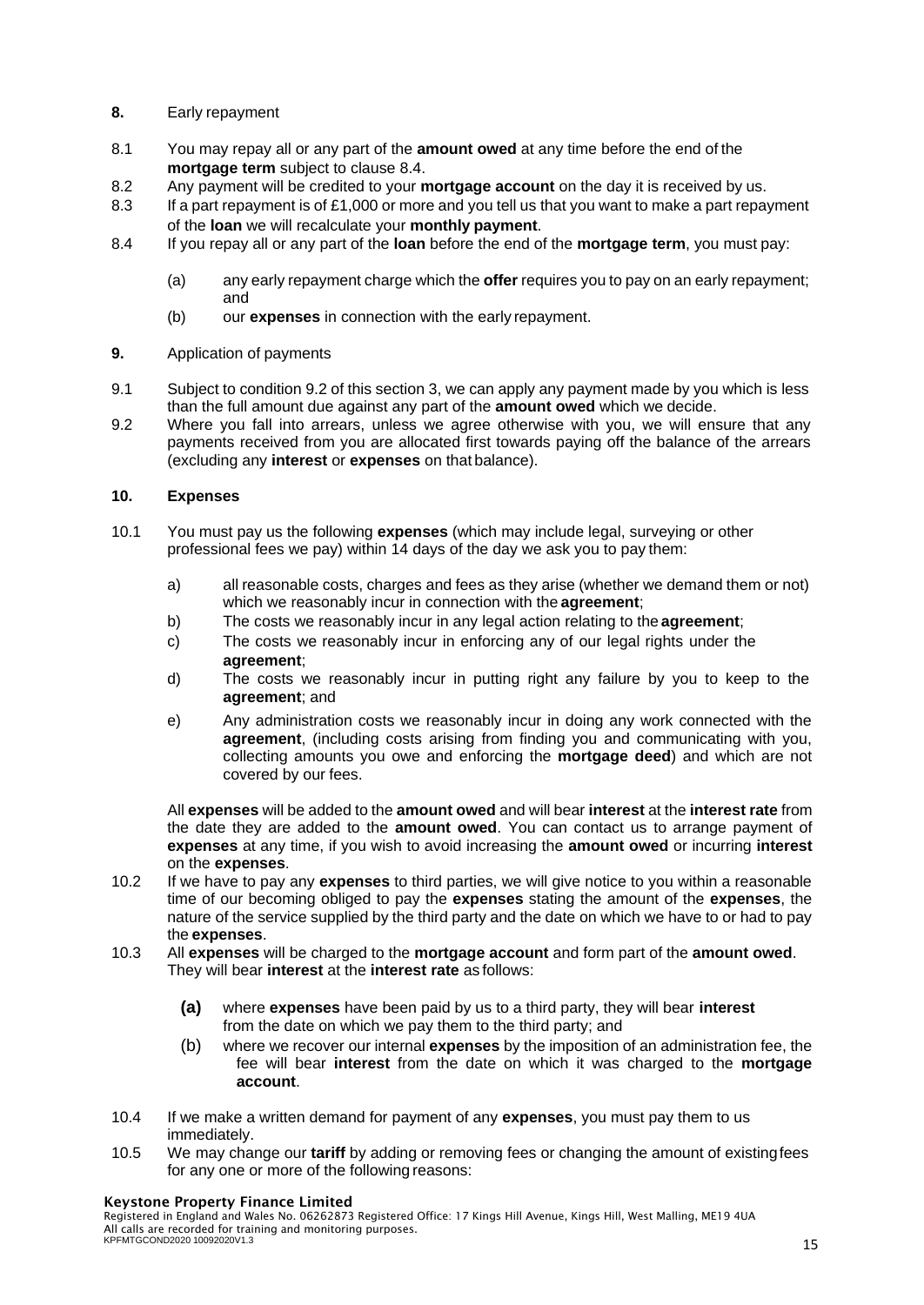- (a) to respond proportionately to changes in the law or decisions of the Financial Ombudsman Service or similar body;
- (b) to meet regulatory requirements;
- (c) to reflect new or amended industry guidance and codes of practice which relate to standards of consumer protection;
- (d) to respond proportionately to inflation:
- (e) to proportionately reflect cost increases or reductions we incur in carrying out the activity to which a fee relates; or
- (f) to enable us to recover costs which we incur in providing a service or facility relating to the **mortgage** which is new or which we previously provided without separate charge.
- 10.6 Where we change our **tariff** under condition 10.5 of this section 3 we will give you priorwritten notice 14 days before the change comes into effect.
- 10.7 We will give you a copy of our current **tariff** at any time on request. We will also send you a copy of our **tariff** every year.
- **11.** Buy to let terms
- 11.1 You must take reasonable steps to let the **property** within three months of **completion** of the initial **loan**.
- 11.2 You must not without prior approval occupy, or intend to occupy, the **property** at any point in the **mortgage term**. You also must not allow, or intend to allow, the **property** to be occupied by an **immediate family member** at any point in the **mortgage term**.
- **12.** Requirements for tenancy terms
- 12.1 Tenancies in respect of the **property** must comply with the followingterms:
	- (a) any tenancy of the **property** created before 1 March 1997 must be an Assured Shorthold Tenancy as defined in the Housing Act 1988 and be for a term of not less than six months;
	- (b) any tenancy created after 28 February 1997 must in all respects comply with the Housing Act 1996 as an Assured Shorthold Tenancy;
	- (c) you must produce evidence to our legal representative, before buying the **property**, that all provisions of Part 1 of the Landlord and Tenant Act 1987 and the Housing Act 1996 have been complied with by the seller or you as appropriate;
	- (d) any tenancy must be for residential purposes only;
	- (e) any tenancy must not confer any security of tenure on the tenant(s) beyond the endof the contractual term;
	- (f) any tenancy must not be for more than thirty-six months;
	- (g) references about ability to pay the rent and character must be obtained for proposed tenant(s) and must be made available when we ask for them;
	- (h) any tenancy agreement must be in a form normally used for residential agreements and must contain no terms which would adversely affect our interest as mortgagee;
	- (i) no sub-letting is allowed

#### **13.** Tenants

- 13.1 The following are not permitted to be tenants in respect of the**property**:
	- (a) you and **immediate family members**;
	- (b) protected or regulated tenants;
	- (c) asylum seekers and
	- (d) persons who could claim diplomatic immunity.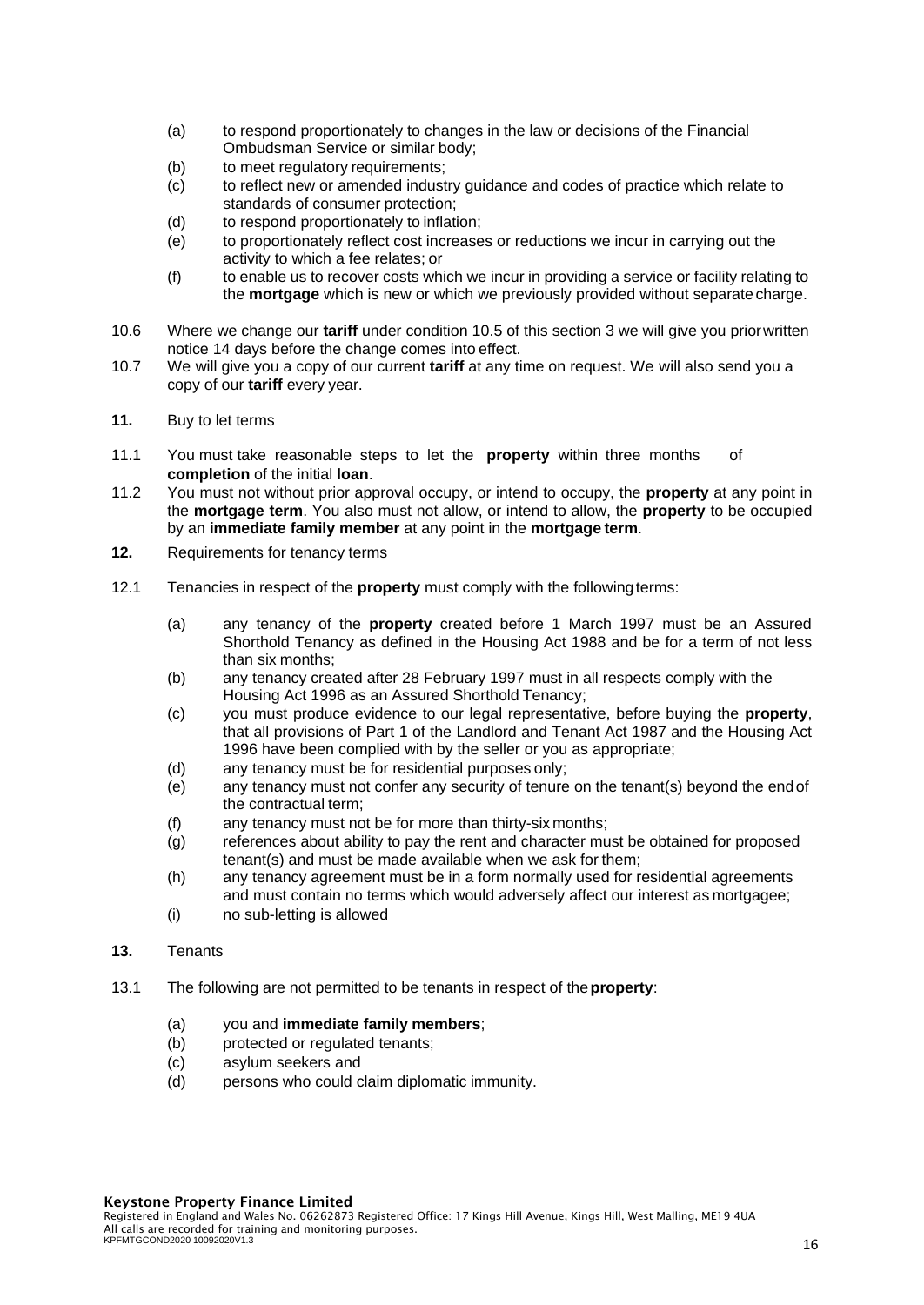#### **Section 4 – Insurance**

- 1. Buildings insurance
- 1.1 The insurance of the **property** will be arranged by you at your expense through an agency of your choice unless the **property** is held under a lease and another party to the lease (usually the landlord) is obliged to insure the **property**. If this exception applies, you or the other party to the lease will insure the **property** (described as "independent insurance" in this section). If you arrange independent insurance of the **property**, you will make sure that it meets the requirements set out in condition 2 of this section 4.
- 1.2 You will not do or allow anything to be done on the **property** which may prejudice the insurance whoever arranges it.
- 1.3 Where buildings insurance is taken out, the following requirements must bemet:
	- (a) the insurance must be kept in force until you have repaid the **secured amount**;
	- (b) it must cover the risks normally covered by our insurers (as outlined in the **offer**);
	- (c) the amount of cover must be for the full reinstatement value of the **property**, be indexlinked and be reviewed annually; and
	- (d) a copy of the policy schedule must be sent to us for our records and a copy of the latest renewal receipt must be supplied to us whenever requested.
- 1.4 If you change your buildings insurance provider and the cover is therefore later rearranged with another insurer or under a different policy, the requirements of condition 1.3 of this section 4 must still be met and a new approval must be obtained from us.
- 1.5 We reserve the right to take over arrangement of the insurance of the **property** at any time if we consider that the amount or type of cover is inadequate or if the policy is cancelled or lapses.
- 2. Insurance arranged by us
- 2.1 If we arrange the insurance:
	- (a) We will decide on the amount of cover and risks to be insured and need not make sure that the cover is adequate for your purposes.
	- (b) The amount of cover will be adjusted automatically to reflect general movements in the insurance market and changes in building costs.
	- (c) If the **property** is being built or altered, we will arrange limited cover. Full cover will be put in place once we are satisfied that the **property** is completed or the alterations have been carried out.
	- (d) You may ask us in writing for increased cover or extra risks to be insured. If such cover is available, we will insure the **property** for the increased amount and/or against the extra risks as soon as possible. We may allow you to arrange insurance for the increased amount of cover and/or insure against extra risks where we are not able to provide this for you. If we consent to this, we must also consent to your choice of insurer.
	- (e) You will pay the insurance premium to us on the date set by us from time to time. If you do not pay the insurance premium when it is due, we may pay the premium on your behalf, in which case you must pay the amount of the premium to us on demand. Any unpaid premium will form part of the **amount owed** and will bear **interest** at the **interest rate** from the day on which you should have paid it until it is paid.
	- (f) We will not account to you for any commission received on any insurance effected through our agency. We will tell you about any such commission if you ask us.
- 2.2 We will collect the premiums for any insurance which we arrange as part of the **monthly payment** every month on the **payment day**. A full month's premium will be collected for the month in which **completion** takes place.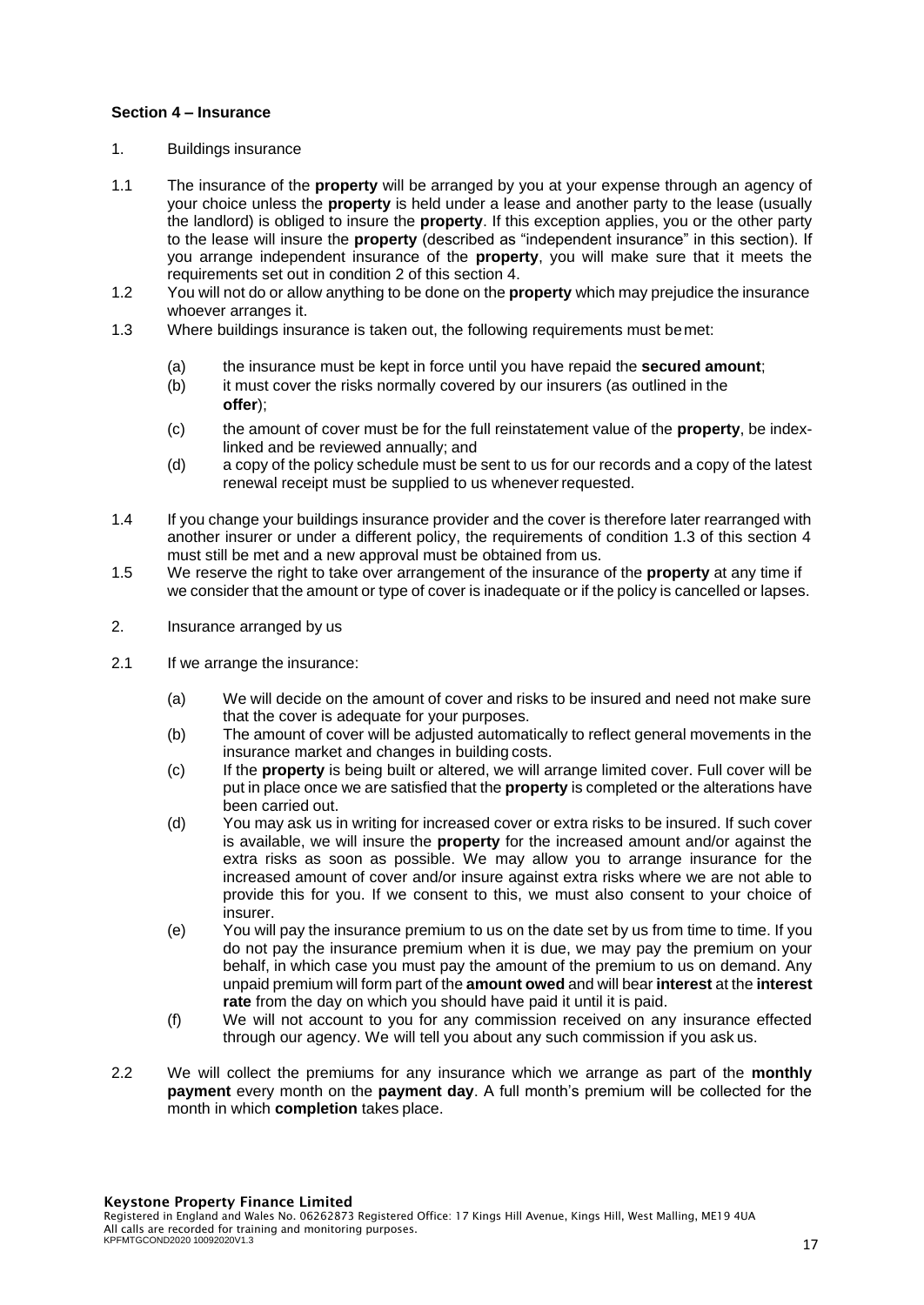# 3. Proceeds and claims

- **3.1** You will hold any money received under any insurance policy affecting the **property** as trustee for us.
- 3.2 If you or we receive any money under an insurance policy of the **property**, we may decide whether to use the money to make good the loss or damage for which the money was received or to use it to repay all or any part of the **secured amount**.
- 3.3 We will be entitled to settle and adjust all claims with the insurers regardless of whether the insurance is arranged by us or is independent insurance.

# **Section 5 – The mortgage**

- 1. What is secured
- 1.1 The **mortgage** secures the repayment of the **amount owed** and the rest of the **secured amount**.
- 1.2 After you have paid the **amount owed,** we will not discharge the **mortgage deed** or release any other property we hold as security until you have also repaid the rest of the **secured amount**.
- 1.3 Until you have repaid the **amount owed**, we will not release any property which we hold as security for any other money you owe us.
- 1.4 As continuing security for the **amount owed** and the rest of the **secured amount**, you charge to us:
	- (a) any rights you have under any agreement or guarantee relating to the **property**;
	- (b) any rights you have to claim damages in relation to the **property** (such as a claim arising from a misrepresentation about the value of the **property** or against someone who has damaged the **property**);
	- (c) any rights you have to shares in a management or residents' company or similar association because of your interest in the **property**;
	- (d) all easements and rights which benefit the **property**;
	- (e) any right you may have to compensation or insurance money payable in respect of the **property**;
	- (f) any right you may have to extend the term of any lease of the **property** or to take a new lease or acquire the freehold or other such interest in the **property**; and
	- (g) any leasehold or freehold interest in the **property** which you acquire after the date of the **mortgage deed**.
- 1.5 You will take any action in respect of the rights set out in condition 1.4 of this section 5 which we reasonably request you to. In particular you will sign a document assigning any of these rights to us as security for the **secured amount**, if we request you to. This document will be prepared by us and will include these **mortgage conditions**.
- 1.6 If, on sale of the property, whether on realisation of our security or otherwise, the net proceeds are not enough to repay all or the **amount owed** and the rest of the **secured amount**, you will pay the shortfall to us. You must pay the shortfall even if we have given a deed ofdischarge.
- 2. Covenants
- 2.1 You agree that:
	- (a) you will keep the **property** in good repair and condition to our reasonable satisfaction;
	- (b) you will keep all the utilities on the **property** and any heating system in good working order;
	- (c) you will allow us or our agents to go into the **property** at any reasonable time to inspect

#### Keystone Property Finance Limited

Registered in England and Wales No. 06262873 Registered Office: 17 Kings Hill Avenue, Kings Hill, West Malling, ME19 4UA All calls are recorded for training and monitoring purposes. KPFMTGCOND2020 10092020V1.3 18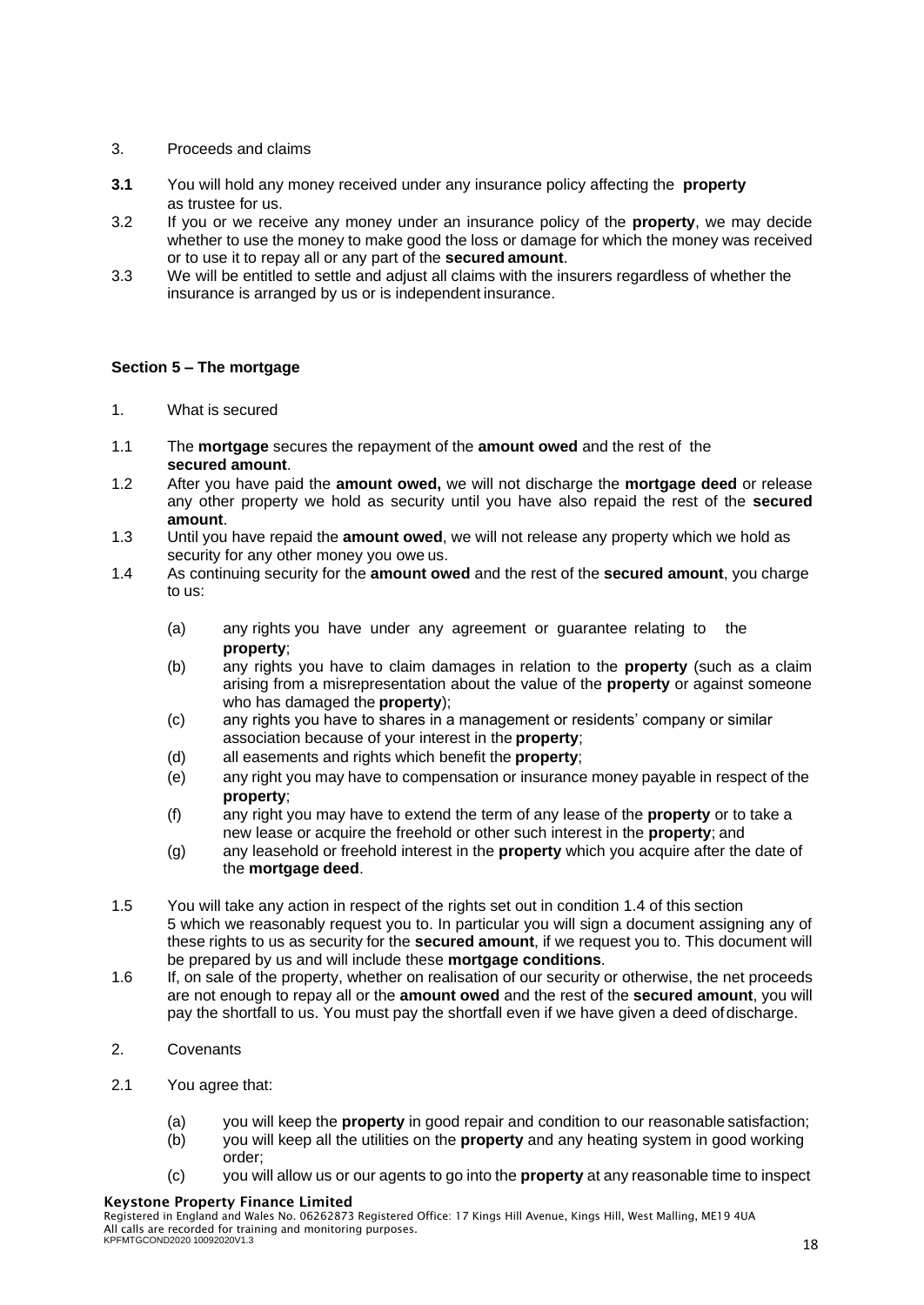it and/or to carry out work which we have requested you to do and which you have failed to do within a reasonable time;

- (d) if you receive any notices about the **property** (for example, a notice from a local planning authority or a remediation notice under the Environmental Protection Act 1990 or your landlord) you will send us a copy and/or take all reasonable steps to keep to the requirements of the notice and our reasonable requirements about the notice within a reasonable time;
- (e) you will keep to all covenants and laws which affect the **property** or its use;
- (f) you will pay all taxes and other money payable for the **property** on time and produce the receipts to us if we ask you to; and
- (g) if the **property** is leasehold:
	- you will send us a copy of any notice which you give under the Leasehold Reform Act 1967 or under the Leasehold Reform and Urban Developments Act 1993;
	- you will inform us of any proposal to convert the leasehold title to commonhold;

if the term of the lease of the **property** is extended or if you acquire the freehold of the **property**, you will sign a new mortgage deed including these **mortgage conditions** giving us a legal charge over the extended term or the freehold interest if we ask you to.

- 2.2 You agree not to do any of the following without first obtaining our writtenconsent:
	- (a) alter the structure of the **property** or add anything to it or demolish all or any part of the **property** or change its use. Where necessary, you must also obtain the approval of the local planning authority to the changes;
	- (b) grant or agree to grant any lease, tenancy or licence of the **property** save for an Assured Shorthold Tenancy agreement which complies with conditions 11 to 13 of section 3. Any right you have under the Law of Property Act 1925 to grant leases does not apply;
	- (c) create or allow to exist any security over the **property** without first seeking our consent;
	- (d) share or part with possession of the **property** other than for letting in accordance with this **agreement**;
	- (e) if the **property** is leasehold, surrender the lease, agree to any changes in its terms or break any of its terms, including but not limited to the payment of ground rent and/or service charges, so as to allow the landlord to forfeit the lease:
	- (f) if the **property** is subject to a lease, accept or grant a surrender of that lease or agree to change any of its terms;
	- (g) use the **property** for non-residential purposes other than for letting in accordancewith section 3.
	- (h) allow any person other than you to be registered as the proprietor of the **property**; or
	- (i) knowingly cause or allow the **property** to become contaminated land under Pt IIA of the Environmental Protection Act 1990.
- 2.3 We may charge a fee for considering your request for consent, whether or not we give consent.
- 2.4 You will bear the cost of complying with your obligations under conditions 2.1 and 2.2 of this section 5.
- 2.5 If you do not comply with your obligations under conditions 2.1 or 2.2 of this section 5, we can do anything which you should have done under these **mortgage conditions** on your behalf. If we do, you will be responsible for any **expenses** we have to pay.
- 3. Events on which the **amount owed** becomes payable and enforcing our rights
- 3.1 We will have the power to sell the **property** given to us by section 101 of the Law of Property Act 1925. This power will be available to us from the date of the **mortgage deed** but we will only use it if any of the events set out in condition 3.2 of this section 5 happen.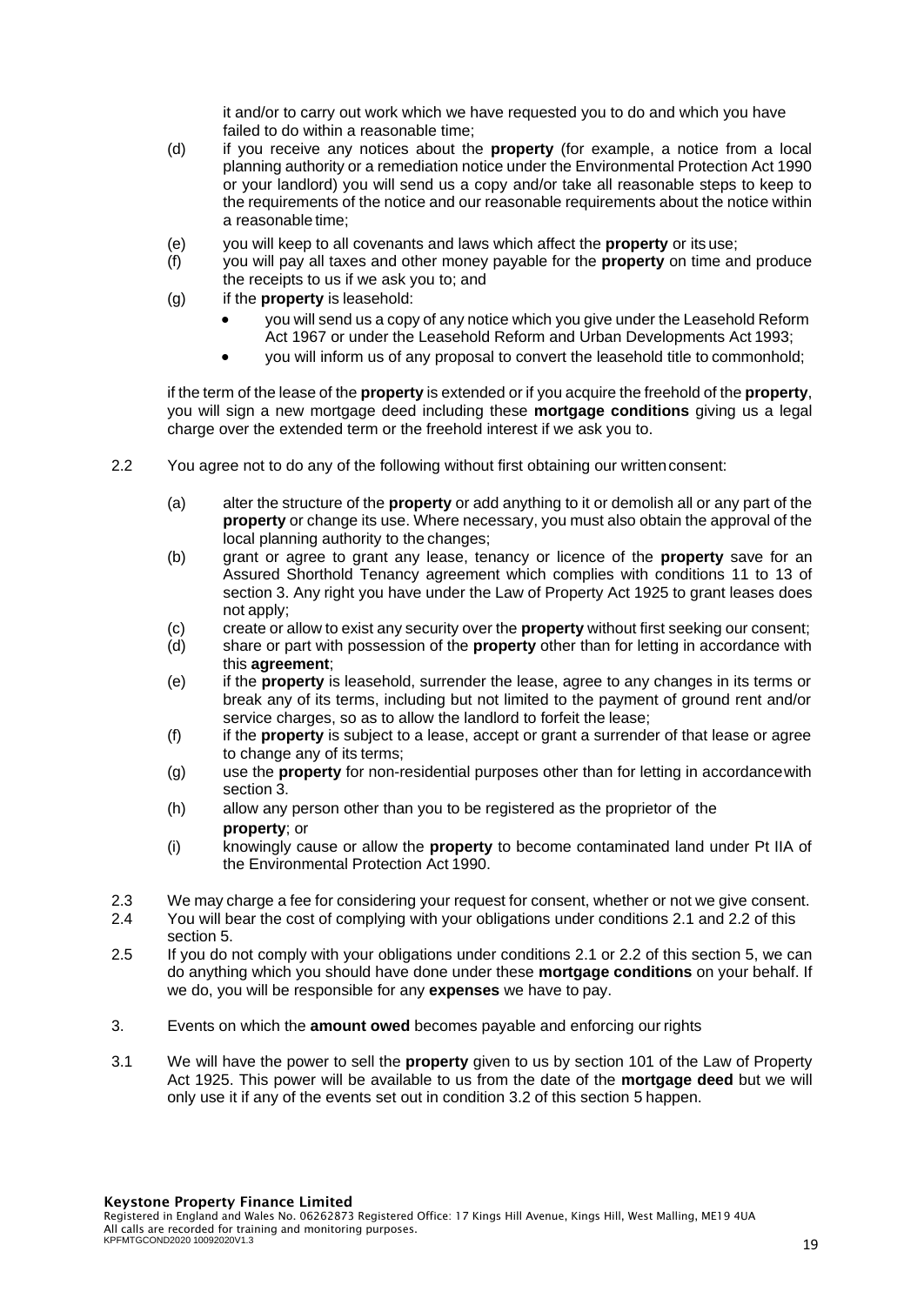#### 3.2 If any of the following happens, we can demand that you immediately repay the **amount owed**:

- **(a)** if you are late in paying any part of the **secured amount**
	- which has fallen due and is at least equal in amount to two **monthly payments**;
	- and you have failed to pay us the amount which is due within a reasonable time of us making a written demand for payment ofit;
- (b) you breach any of your other obligations to us under this **agreement** or any other agreement applying to any part of the **secured amount** in a respect which is serious and you have failed to remedy the breach within a reasonable time of us giving you written notice of it;
- (c) you die;
- (d) you lack mental capacity;
- (e) a bankruptcy order is made against you or you apply for an interim order or enter into any composition or arrangement with or for the benefit of creditors generally;
- (f) the **property** is compulsorily purchased or requisitioned;
- (g) the **mortgage** has been obtained as a result of your fraud;
- (h) the **mortgage deed** is no longer valid or legally binding for any reason;
- (i) you (or someone on your behalf) give us wrong information or failed to give information when you applied for the **loan**, and that information has had or would have had a significant negative effect on our decision to lend or continue to lend to you; or
- (k) if you breach your obligations under conditions 11 to 13 of section 3.
- (l) If you are a limited liability company or partnership:
	- (i) there is a change of control, as defined by Section 416 of the Income and Corporation Taxes Act 1988, where we reasonably anticipate that it will have a material effect on your ability to perform your obligations under the **mortgage**;
	- (ii) you resolve or have an order made against you for you to be wound up;
	- (iii) you have a receiver, manager or administrative receiver appointed, or a receiving order or administration order is made for the benefit of or on behalf of a creditor in respect of its business, assets or property or any part thereof;
	- (iv) you make any arrangement or composition, including a Voluntary Arrangement under the Insolvency Act 1986, with or for the benefit of a creditor;
	- (v) you become unable to pay or have no reasonable prospect of being able to pay your debts or have a distress levied against you;
	- (vi) you fail to satisfy a statutory demand served on you under Section  $12(1)(a)$ , Section 268(1)(a) or Section 222 of the Insolvency Act 1986, as appropriate; or
	- (vii) you call or cause to be called, apply or have application made for, a meeting of your creditors or any class or creditor;
	- (viii) you are struck off the company register for any reason; or
	- (ix) you change the constitution of your company or any Director or other Board Members resigns.
- 3.3 If conditions 3.2(c), (d) or (e) of this section 5 applies and you are in full compliance with all your obligations under the **mortgage**, you will not be obliged to pay any early repayment charge which the **offer** would otherwise require you to pay (despite condition 2.1 of section 1).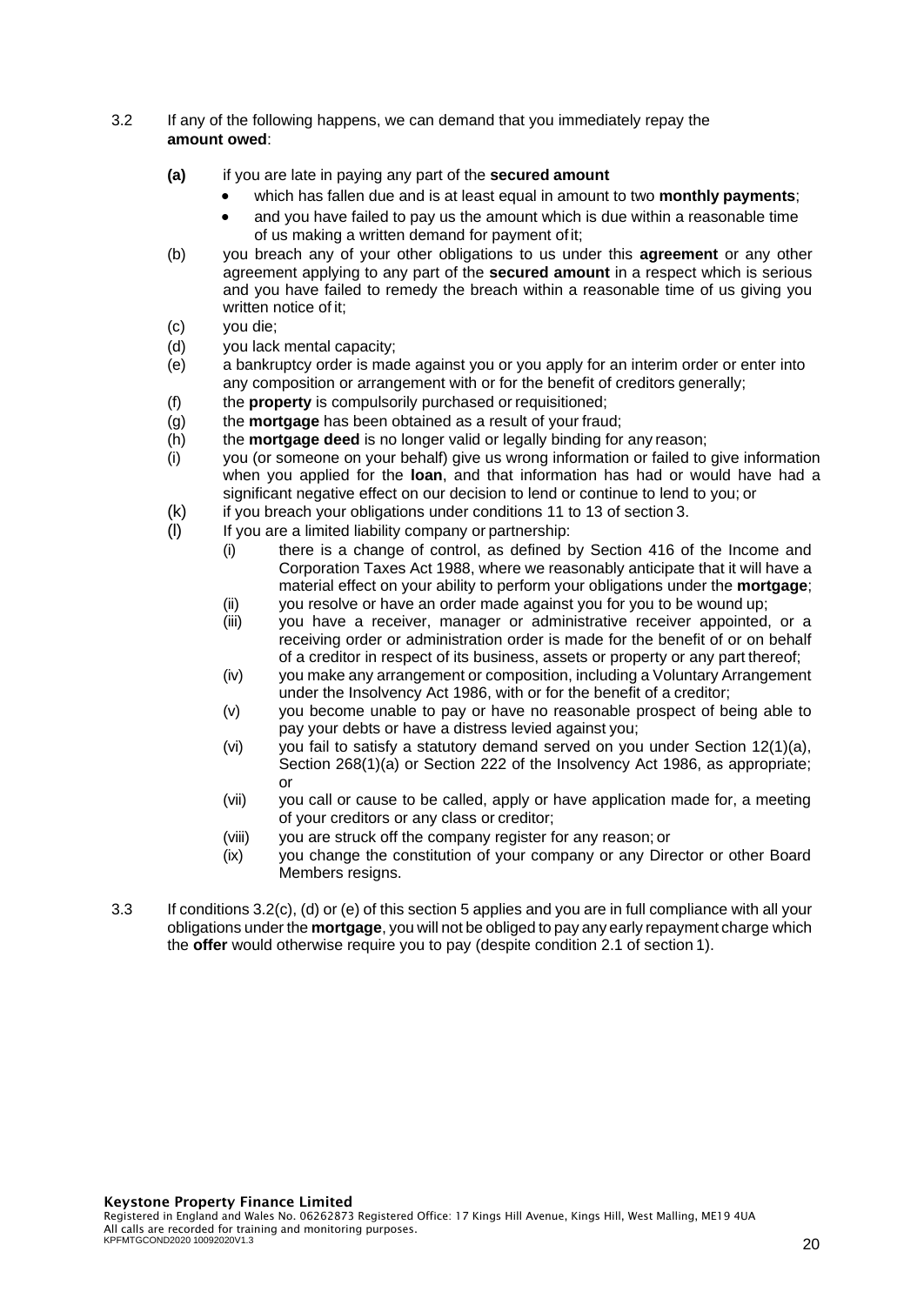- 3.4 Once any of the events set out in condition 3.2 of this section 5 has occurred, we may do any of the following things:
	- (a) seek a court order requiring you to give us possession of the **property** and/or pay us the **amount owed**;
	- (b) sell, agree to sell or grant an option over the **property** and any other security for the **secured amount** on any terms we reasonably decide using the power of sale conferred by the Law of Property Act 1925 as varied by these **mortgage conditions** (but the restrictions on the power of sale in Section 103 of that Act will not apply);
	- (c) vary the terms of, end, renew or accept surrenders of leases or tenancies of the **property**:
		- with or without a premium or other compensation or consideration, including the payment of money to a lessee or tenant on a surrender;
		- with any rights relating to other parts of the **property**; and
		- containing any covenants on the part of us or anyone else.
	- (d) make any arrangements or compromises which we think fit about any lease of the **property**, any other security for the **secured amount**, any covenants, conditions or restrictions relating to the **property** or anything else;
	- (e) grant or agree to grant a lease or tenancy of the whole or any part of the **property** (and the restrictions on granting leases in section 99 of the Law of Property Act 1925 do not apply to us);
	- (f) exercise all the other powers conferred on mortgagees by the Law of Property Act 1925;
	- (g) as your agent, remove, store, sell, rent or in any other way deal with any of your furniture or goods or those of any other person staying in the **property** after we have given written notice to you requiring them to be removed. We will not be responsible for any loss or damage caused by exercising this power unless we failed to take reasonable care in dealing with the furniture or goods; or
	- (h) appoint a receiver as set out in condition 4 of this section 5.
- 4. Appointment of receivers
- 4.1 If any of the events set out in condition 3.2 of this section 5 has occurred, we may appoint in writing one or more persons to be a receiver of all or any part of the **property** and any other security for the **secured amount**.
- 4.2 Where we appoint more than one receiver they may be given power to act either together or on their own.
- 4.3 We may, from time to time, agree the charges of any receiver and may remove the receiver and appoint someone else.
- 4.4 The receiver will act as your agent and only you are responsible for their costs and actions. You are also liable for any contracts they make or enter into. The receiver may do any of the following in your name and as your agent:
	- a) have any or all of the powers of a receiver appointed under the Law of Property Act 1925;
	- b) enter and repossess the **property**;
	- c) sell the **property**;
	- d) carry out any repairs, alterations and improvements to the **property**;
	- e) let the **property** on any reasonable terms;
	- f) allow any person who holds the lease to the **property** to give up the lease on any reasonable terms;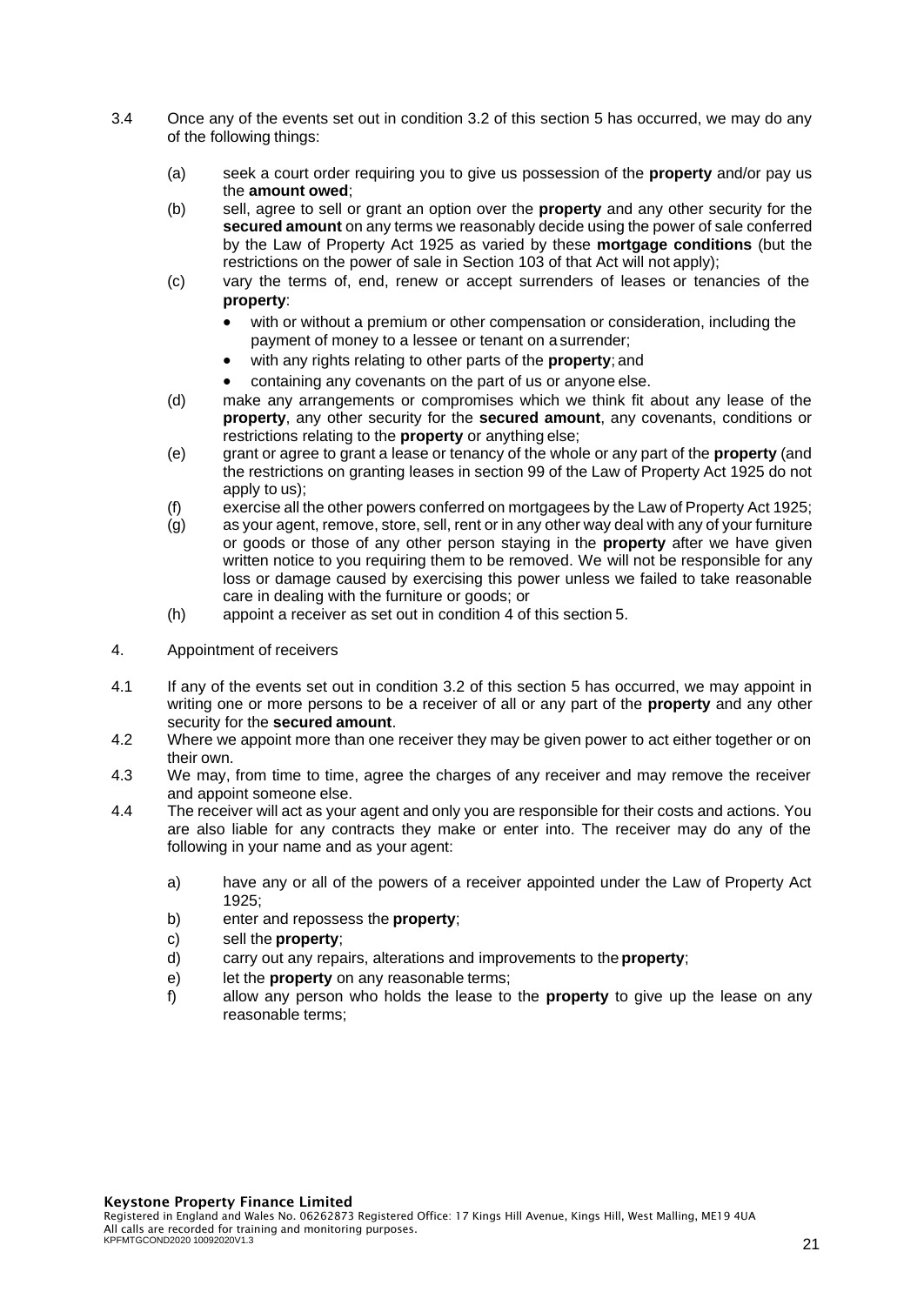- g) manage the **property**, and do anything else arising as a result of managing the **property** which a receiver may or can do legally as your agent;
- h) insure the **property** for any amounts and against any risks and through any agency as we see fit;
- i) sell any of the fixtures on their own or together with the **property**:
- j) remove, store, sell, save or otherwise get rid of any furniture or goods you fail to remove from the **property**;
- k) pay any **interest** and **expenses**;
- l) take any action in your name or otherwise as may seem appropriate;
- m) exercise all powers and authorities which we shall think fit to exercise. You agree that we may confer any powers and authorities which we could give if we were the actual beneficial owner of the **property**; or
- n) do anything else the law allows in connection with the **property**.
- 4.5 The money the receiver receives will be used as follows:
	- a) to pay the receiver's expenses;
	- b) to pay the receiver's fees at the rate we agree with the receiver from time to time; and
	- c) to pay off the rest of the **amount owed**.

The receiver does not have to use the money he receives to pay off **interest** before repaying the **loan** or otherwise to pay off the **amount owed** in any particular order.

- 5. Guarantors
- 5.1 Where **you** are a company or other corporate entity **we** require that each director and/or persons with significant control gives a personal guarantee to **us** in **our** standard form on a joint and several basis in respect of **your** liabilities to **us**.
- 6. Management Companies
- 6.1 If you hold a share in a management or resident's company or similar association because of your interest in the **property**, you will deposit any share certificate with us together with a signed share transfer form with the name of the transferee leftblank.
- 6.2 We will be entitled to do any of the following things on yourbehalf:
	- (a) transfer the share to any person to whom we have sold the **property** under our power of sale and receive any consideration for that transfer;
	- (b) exercise any voting rights as a result of our having taken possession of the **property**.
- 7. Power of Attorney
- 7.1 For the purposes of securing our interest in the **property**, you appoint us and any receiver appointed by us to be your attorney. The attorney will be legally entitled to do things on your behalf and the attorney's acts will bind you as though you had done them yourself.
- 7.2 You agree to sign any document and do anything else which we reasonably request you to do in order to:
	- (a) perfect or improve any security created or intended to be created for the repayment of the **secured amount**;
	- (b) help the exercise or the proposed exercise by us of any of our powers under the **mortgage**; and
	- (c) protect, manage or sell the **property** or any other security for the repayment of the **secured amount**.
- 7.3 Under the power of attorney, we may execute any document or do anything which you are required to do under these **mortgage conditions**.
- 7.4 We will be entitled to delegate our power of attorney to third parties where this is reasonably

#### Keystone Property Finance Limited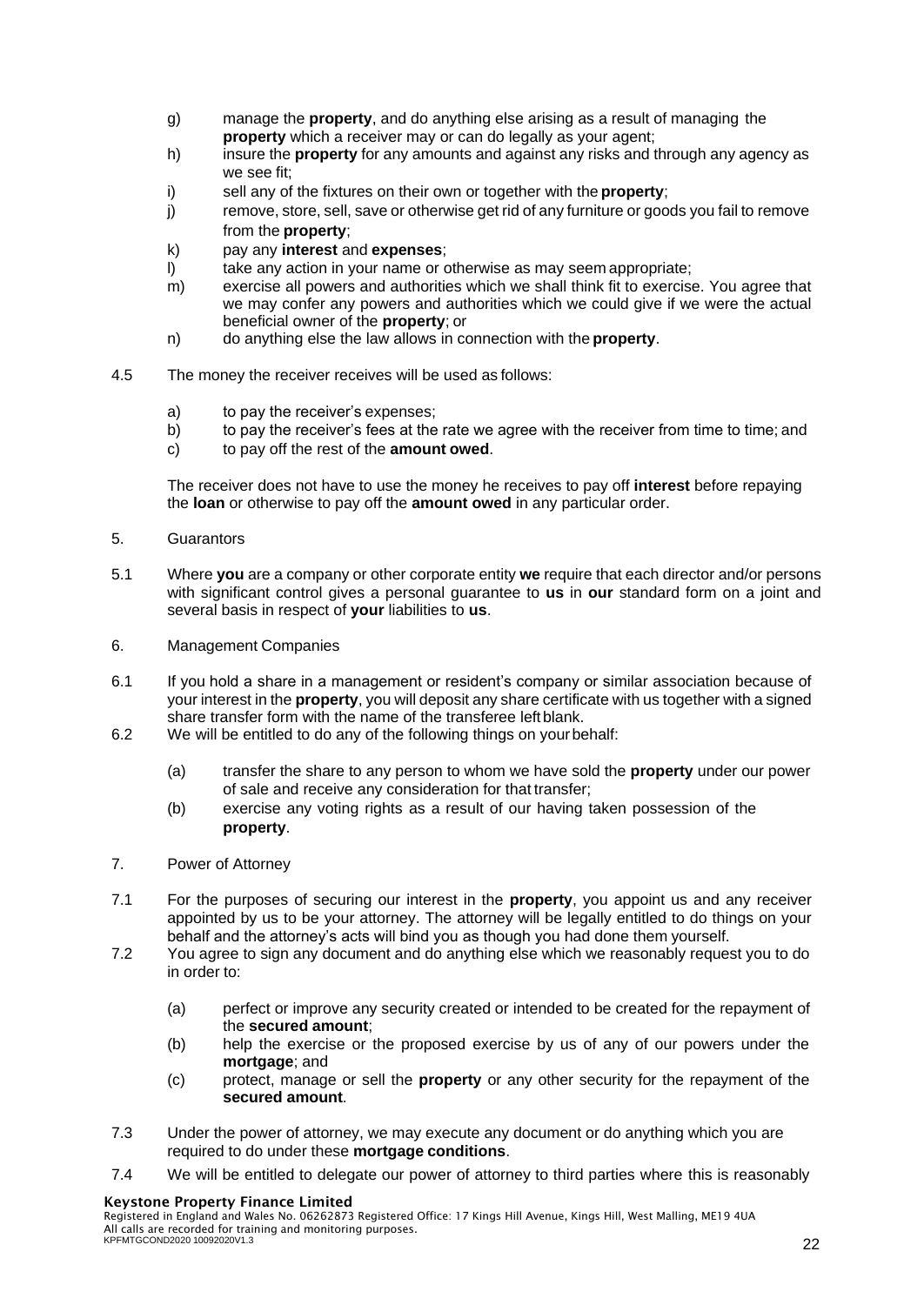necessary to help the exercise of our powers under this security.

- 7.5 We will not be liable for anything which is done under the power of attorney unless we have failed to use reasonable care in exercising the power.
- 7.6 You may not revoke this power of attorney until the **secured amount** has been fully repaid and the **mortgage** released.

#### **Section 6 – General**

- **1.** Our power to **transfer**
- 1.1 We can make a **transfer**, in whole or in part, of our rights under the **loan** and/or the **mortgage** at any time.
- 1.2 You have consented to **transfers** in the declaration and acceptance of offer and we can make a **transfer** using our rights in law or in equity without any further consent from, or notice to you.
- 1.3 We may provide to any actual or potential **transferee** of the **mortgage** any information or papers about you, the **loan**, the **mortgage**, the **property** and any other security held by us or the conduct of the account between you and us.
- 1.4 You agree that we may provide information about your (i) **mortgage application** and any supporting documentation, (ii) **mortgage**, **loan** and any related security, (iii) any other information relating to the **property**, (iv) the history and conduct of your **account**, (v) the results of any statistical, monitoring or quality analysis activity that we may carry out on your **account**  from time to time and (vi) any other relevant information, (a) to any such person or organisation who does, or we believe wishes to, enter into any **transfer** with us or who does or wishes to fund or otherwise be involved in any **transfer**; (b) to any purchaser or potential purchaser of our rights under the loan and/or the mortgage or any person who does or wishes to fund or otherwise be involved in any such purchase; and (c) to us or any previous **transferee**. We may provide that information at any time on, prior to or after any actual or potential **transfer** under condition 1.1, of this section 6. You understand that we may provide such information to any such person or organisation including, but not limited to, credit reference agencies for the purpose of qualityanalysis.
- 1.5 You agree that any **transferee** at law of the **loan** or **mortgage** may change the **tariff** applicable to your **loan** and may set the **standard variable rate of interest** (if any) charged on the **loan**  independently of the rate set by us and any previous **transferee**.
- **2.** Notices and contact details
- 2.1 If these **mortgage conditions** require notice to be given by us to you, this may be given by first or second-class post addressed to you at the most recent correspondence address which you have given us. All notices given by post will be treated as having been received two **business days** after posting (if sent first class) or three **business days** after posting (if sent second class).
- 2.2 Where your correspondence address, email or telephone number change, you must immediately provide us with the new details in writing.
- 2.3 The **mortgage** is supplied to you in English. We agree with you to communicate in English for the duration of the **mortgage term**.
- **3.** Mistakes
- 3.1 If we materially miscalculate the amount payable by you to us or make any other material mistake about the mortgage this will not affect any of our rights, including